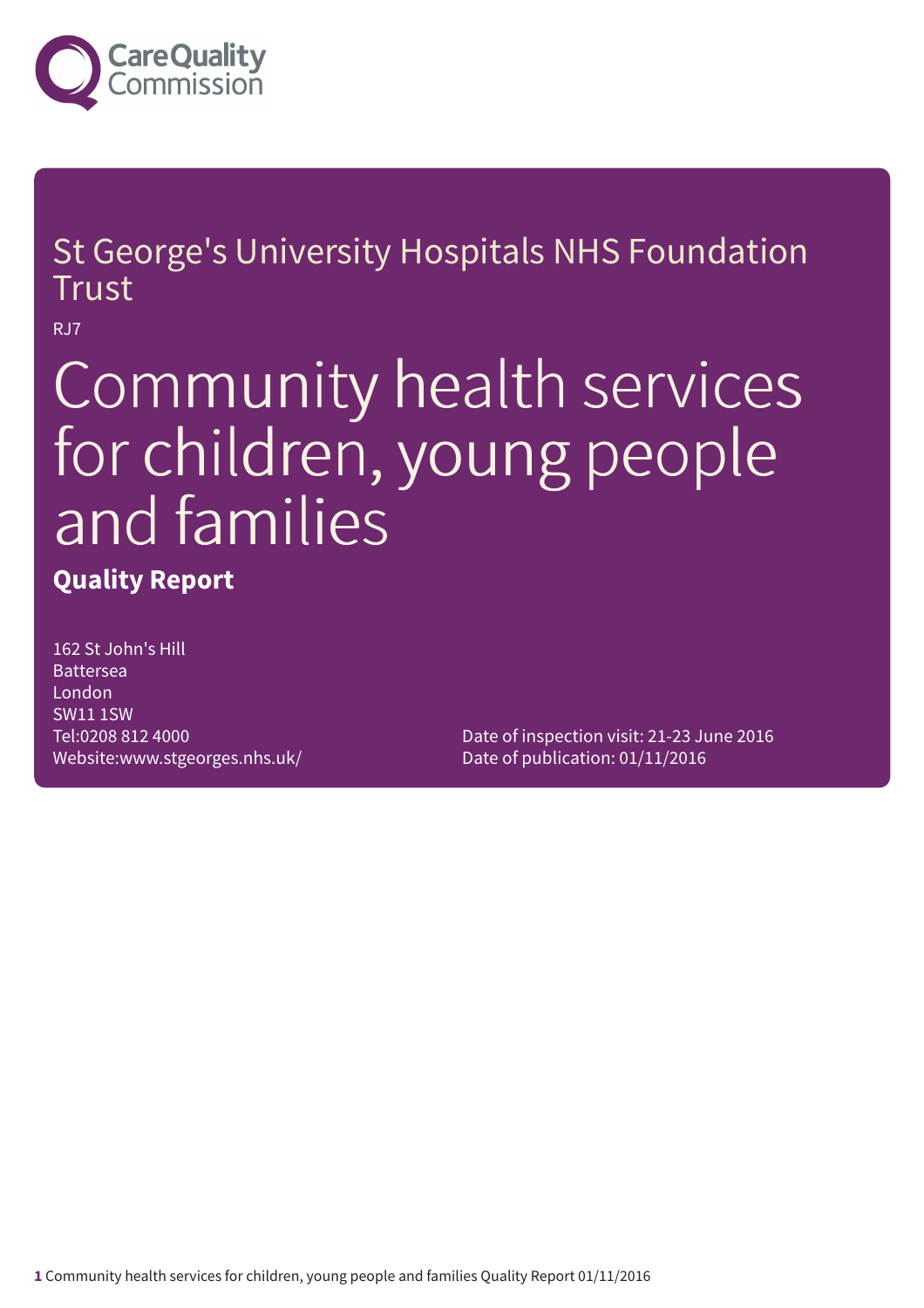Locations inspected

|                                         | <b>Location ID</b> | <b>Name of CQC registered</b><br>location | Name of service (e.g. ward/<br>unit/team) | <b>Postcode</b><br>of<br>service<br>(ward/<br>unit/<br>team) |
|-----------------------------------------|--------------------|-------------------------------------------|-------------------------------------------|--------------------------------------------------------------|
| St Johns Therapy Centre<br><b>RJ760</b> |                    |                                           |                                           | <b>SW11 1SW</b>                                              |

This report describes our judgement of the quality of care provided within this core service by St Georges University Hospitals NHS Foundation Trust. Where relevant we provide detail of each location or area of service visited.

Our judgement is based on a combination of what we found when we inspected, information from our 'Intelligent Monitoring' system, and information given to us from people who use services, the public and other organisations.

Where applicable, we have reported on each core service provided by St George's University Hospitals NHS Foundation Trust and these are brought together to inform our overall judgement of St George's University Hospitals NHS Foundation Trust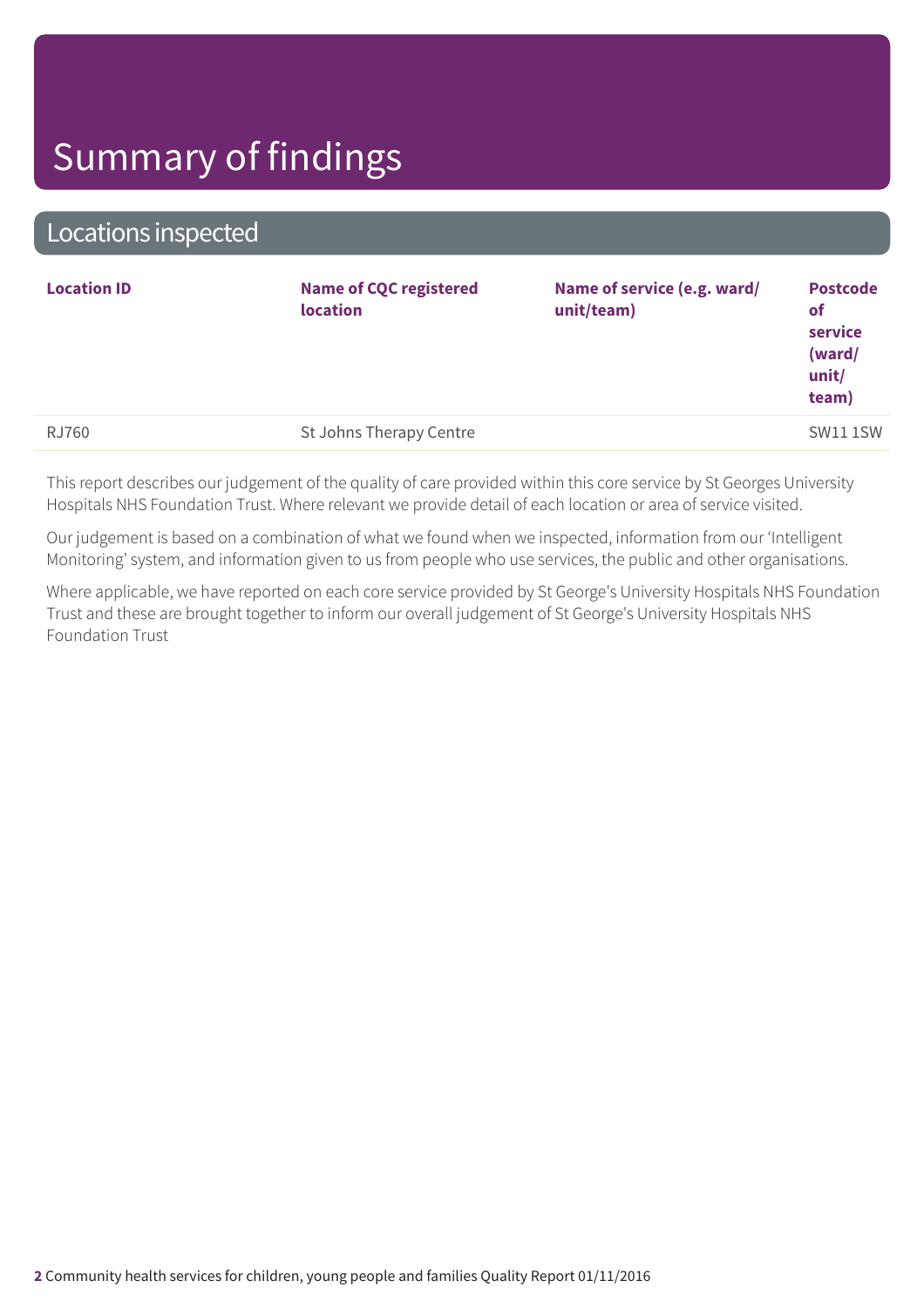Ratings

| Overall rating for the service | Requires improvement        |  |
|--------------------------------|-----------------------------|--|
| Are services safe?             | <b>Requires improvement</b> |  |
| Are services effective?        | Good                        |  |
| Are services caring?           | Good                        |  |
| Are services responsive?       | Good                        |  |
| Are services well-led?         | <b>Requires improvement</b> |  |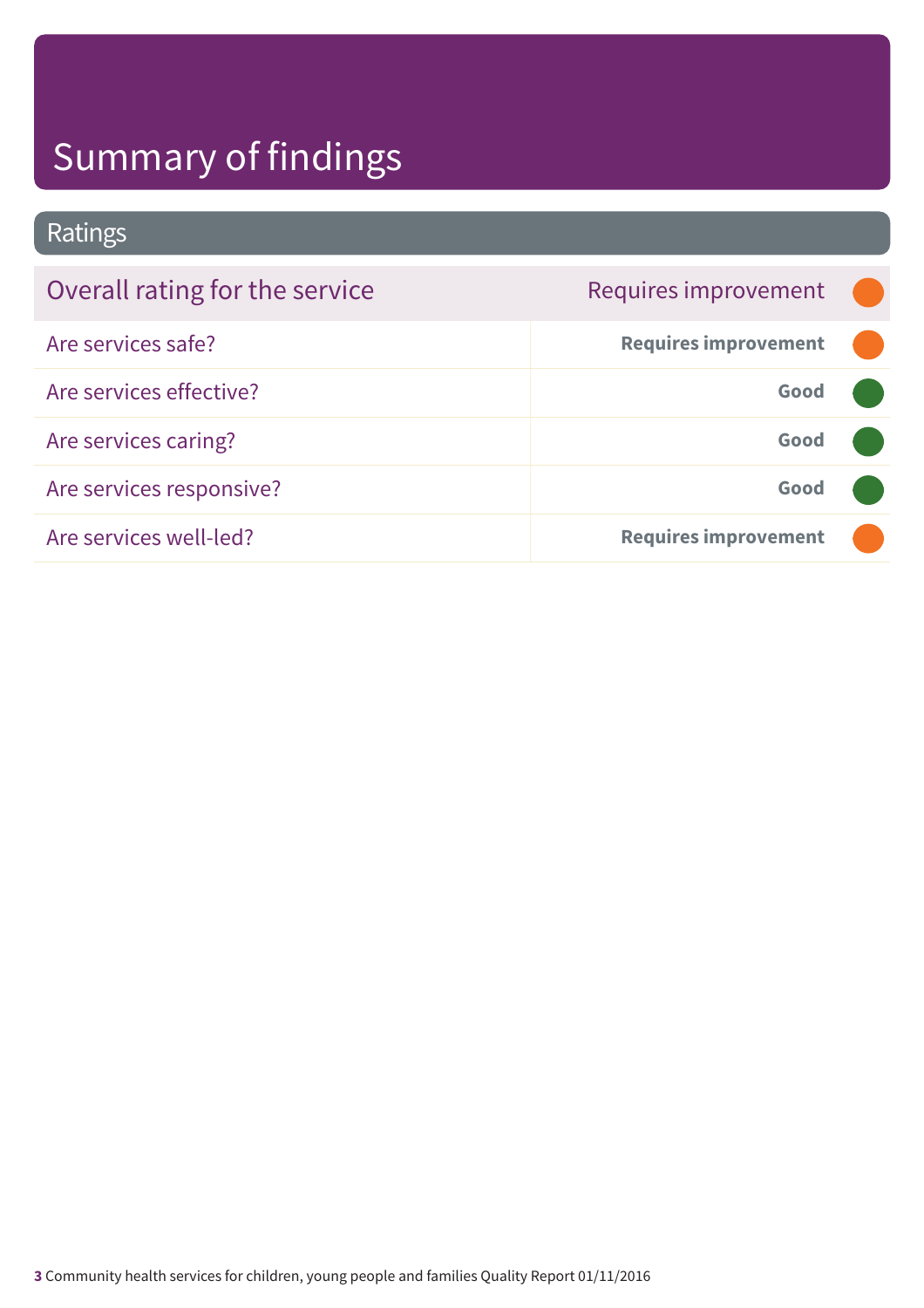### **Contents**

| Summary of this inspection                                      | Page           |
|-----------------------------------------------------------------|----------------|
| Overall summary                                                 | 5              |
| Background to the service                                       | $\overline{7}$ |
| Our inspection team                                             | $\overline{7}$ |
| Why we carried out this inspection                              | $\overline{7}$ |
| How we carried out this inspection                              | 8              |
| What people who use the provider say                            | 8              |
| Good practice                                                   | 8              |
| Areas for improvement                                           | 8              |
| Detailed findings from this inspection                          |                |
| The five questions we ask about core services and what we found | 10             |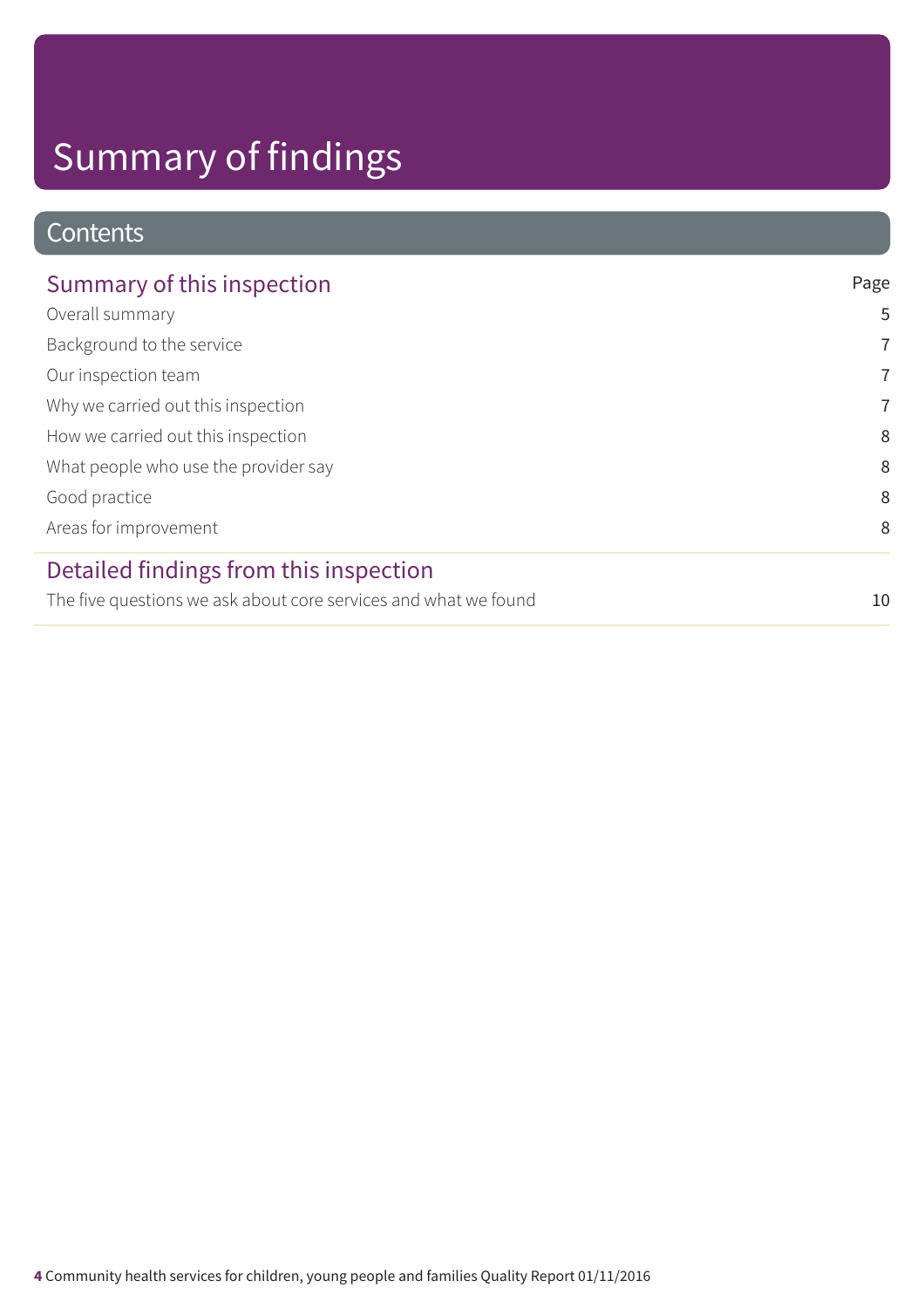### Overall summary

Overall we rated services for children, young people and families (CYP) as 'Requires Improvement'.

We rated safe as requires improvement because:

- Staff were not consistently given feedback from managers about incidents, and learning from incidents was not disseminated.
- We found a drug cupboard unlocked which contained oral contraception. Staff told us this had happened before and there was no spare key to lock the cupboard at the time.
- Staff were referring to out of date safeguarding policies and safeguarding provision was on the care group risk register due to staff shortages.
- Records were not always available to staff in a timely way due to significant IT issues.
- We found a number of sharps bins that were not stored correctly.
- However, staff had a good awareness of safeguarding concerns and there were good escalation processes in place.
- Staff worked with a number of high risk groups and followed a robust lone working process.

We rated effective as good because:

- Peoples' care and treatment was planned and delivered in line with current evidence-based guidance, standards, best practice and legislation. A number of audits monitored compliance against guidelines.
- There were good examples of inter-professional and multi-agency working.
- Staff reported good access to supervision on a regular basis. For example, staff within the family nurse practitioner service had weekly supervision.
- Staff followed Gillick competence and Fraser guidelines to ensure people who used services were appropriately protected. Staff had a good understanding of consent. People using services told us staff asked for consent before carrying out any treatment.
- There were some good examples where technology had helped improve services. However access to information in a timely way was affected by IT issues.

• Access to training for professional development was limited due to financial constraints.

We rated caring as good because:

- Staff across services for children, young people and families were professional, compassionate and caring.
- We observed staff communicating with children, young people and families in polite and courteous ways.
- Patient feedback about staff was very positive. People we spoke with said staff were caring, respectful, understanding and supportive.
- Staff treated children, young people and their families with dignity, respect and in age appropriate ways.
- Those using services received information about their care. They felt involved in their care and treatment.

We rated responsive as good because:

- We found services were responsive to the needs of the local population.
- There was good access to provision across the different locations.
- Staff communicated with children and young people in ways that met their needs and involved them in making decisions about their care. For example, staff used a pictorial exchange communication system for children with communication difficulties.
- There was a good understanding of different cultural needs of patients and access to interpreter services in a range of different languages.
- However, some mothers told us there was no private space to breastfeed in some clinics.
- Some parents told us staff did not provide them with information on how to make a complaint and were unsure of the process.

We rated well led as requires improvement because:

- There was a trust wide strategy in place but staff were unable to tell us the strategy for children and young people's services.
- Issues with the electronic patient records system in the community and been raised a number of times and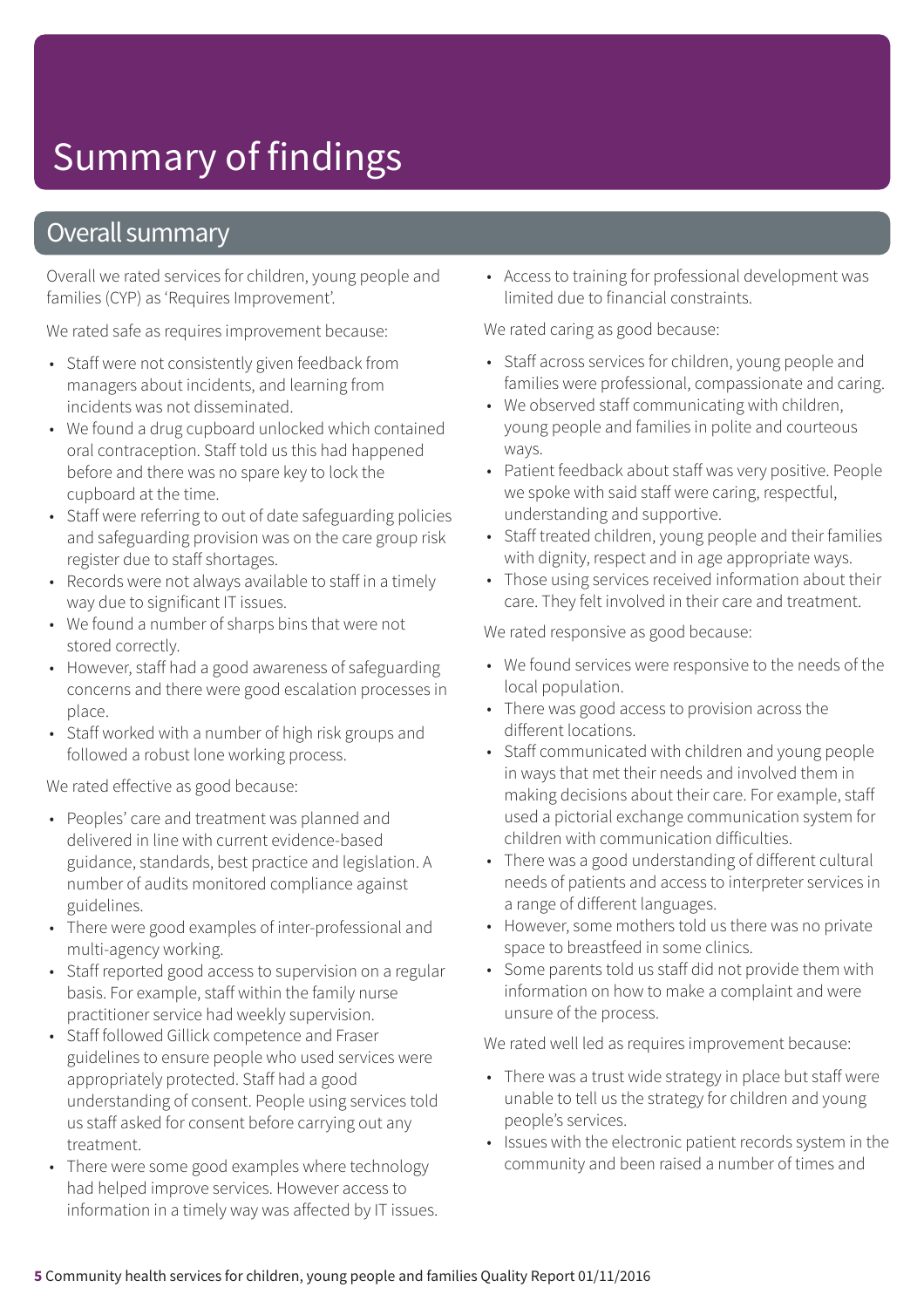there was no action plan to address this. Some staff told us the trust had mentioned providing laptops. At the time of our inspection none had been provided to staff.

- Staff said that executive managers were not visible within community services and community staff felt very separate from the trust.
- Staff said that in their opinion, the acute services were the main focus of the trust and they were forgotten in community services.
- However, there were some good examples of service development, such as the transgender sexual health service, perinatal mental health champions and breast feeding champions.
- Staff felt well supported at a local level and by community services managers.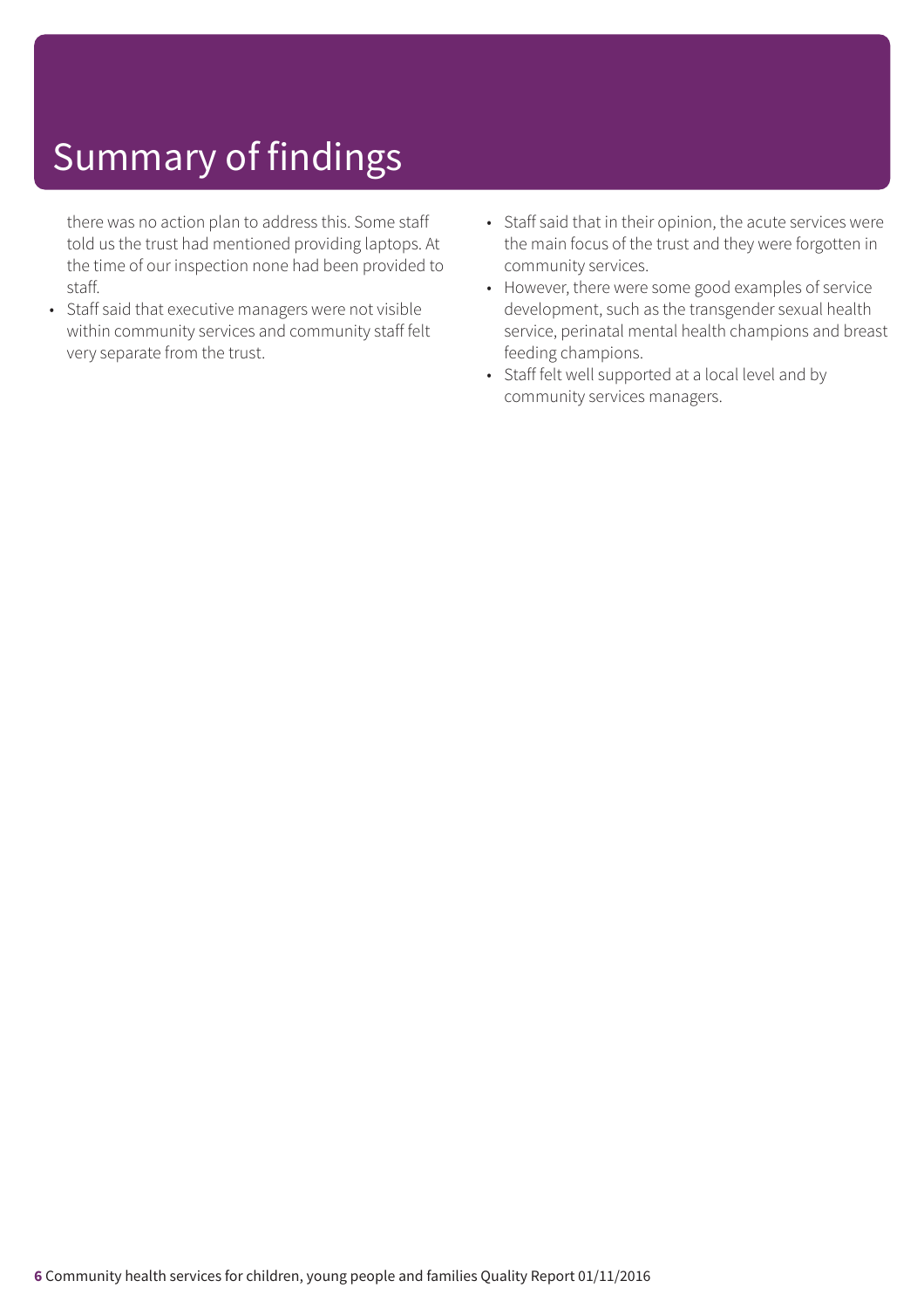### Background to the service

St George's University Hospitals NHS Foundation Trust provides health services for babies, children and young people and their families across the London borough of Wandsworth in south west London. The trust serves a population of 1.3 million across the borough. Children and young people aged under 20 years make up 20.7% of the population. Around 74% of schoolchildren are from a minority ethnic group. The level of child poverty is similar to the England average with 18.6% of children aged under 16 years living in poverty. The rate of homelessness is worse than the England average, at 4.8% compared to 1.8%.

Children and young people's services came under two divisions within the trust. The Community Services Division comprises of five care groups, of which the Children and Families group is part. The service includes child safeguarding, a service for homeless, refugees and asylum seekers, a haemoglobinopathy service, an immunisation service, health visiting, school nursing, special schools nursing and child health records. A sexual health service for young people is provided by the integrated sexual health care group. Children's community nursing, continuing care, speech and language therapy, occupational therapy, and

physiotherapy is provided by the Trust within a home and community setting. These services sit within the Children's and Women's Diagnostics, Therapeutics and Critical Care Division.

We inspected a selection of the trust's services across Wandsworth. During our inspection, we visited a number of locations, including two schools, and health services at Balham Health Centre, Tooting Health Centre, Brocklebank Health Centre, Stormont Health Centre, Eileen Lecky Clinic, Doddington Health Centre, the Early Years Centre, St Johns Therapy Centre, Queen Mary Hospital and St Georges Hospital. We also accompanied staff on home visits and observed clinics.

We spoke to 41 service users and their family members. We observed care and treatment and looked at ten sets of care records. We also spoke to more than 70 staff members including health visitors, school nurses, continuing care nurses, community nurses, nursery nurses, occupational therapists, physiotherapists, speech and language therapists, family nurse practitioner nurses, service managers, clinical team leaders, administrators and sexual health doctors. In addition, we reviewed national data and performance information about the trust relating to community services for children, young people and families.

### Our inspection team

Our inspection team was led by:

**Chair:** Martin Cooper

**Team Leader:** Nick Mulholland, Head of Inspection CQC

The team inspecting community health services for children, young people and families included CQC inspectors, experts by experience and specialist nurses including a health visitor, community children's nurse and a school nurse.

### Why we carried out this inspection

We inspected this core service as part of our comprehensive community services inspection programme.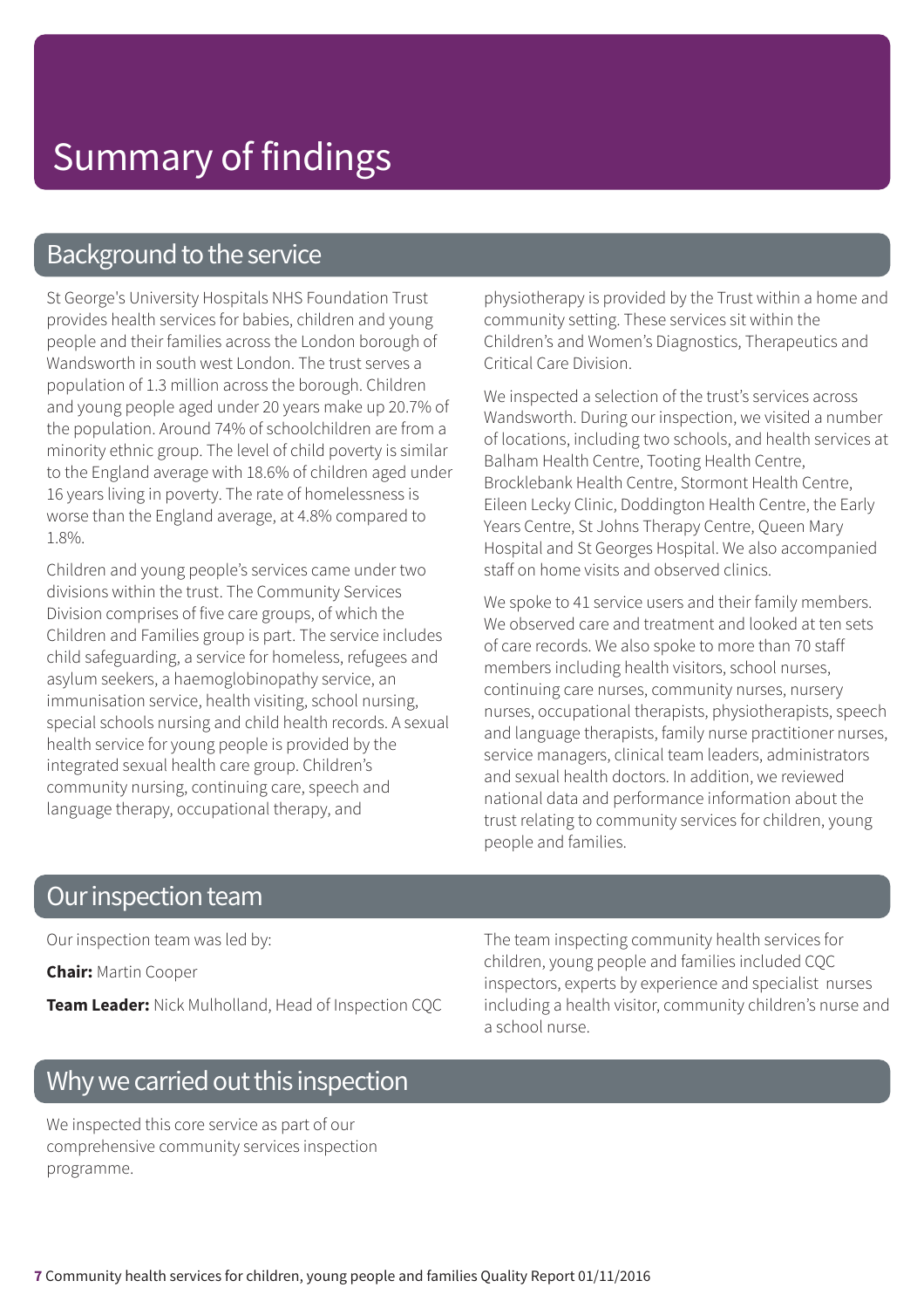### How we carried out this inspection

To get to the heart of people who use services' experience of care, we always ask the following five questions of every service and provider:

- $\cdot$  Is it safe?
- Is it effective?
- Is it caring?
- Is it responsive to people's needs?
- Is it well-led?

Before visiting, we reviewed a range of information we hold about the core service and asked other

### What people who use the provider say

We spoke with 31 parents and carers and 10 children and young people during the course of the inspection. Everyone we spoke to talked positively about the care and treatment they received. They told us staff were kind, caring, compassionate, informative, professional and respectful. They felt listened to and involved with their care and treatment.

organisations to share what they knew. We carried out an announced visit on 21st and 23rd June 2016. During the visit we held focus groups with a range of staff who worked within the service, such as nurses, doctors, therapists. We talked with people who use services. We observed how people were being cared for and talked with carers and/or family members and reviewed care or treatment records of people who use services. We met with people who use services and carers, who shared their views and experiences of the core service. We carried out an unannounced visit on 4th June 2016.

Of the 41 people we spoke to we had some negative comments which included delay in accessing speech and language therapy, limited privacy for breastfeeding in health centres and difficulties in being referred by GPs to the early years centre.

### Good practice

- The Family Nurse Partnership (FNP) service demonstrated a very effective evidence based service that was highly valued by the young parents it supported.
- The early years centre ran a group for parent and carers, which they found very helpful in teaching and supporting them to develop strategies to use with their children. We saw good linked working between early years staff and Wandsworth Council.
- We saw good examples of service development, such as the transgender service within sexual health services and the Mothers Like Me Project.

### Areas forimprovement

### **Action the provider MUST or SHOULD take to improve**

The service should:

- Introduce a consistent process for feeding back information, learning and action points from incidents and complaints to staff within community services.
- Make arrangements to ensure that all children and young people services are equipped with suitable IT systems to support their work.
- Consider how data collection and collation mechanisms can be made robust for data collection of the 6 to 8 week health visiting reviews.
- Consider how the statutory guidance for completion of initial health assessments within 20 days will be achieved.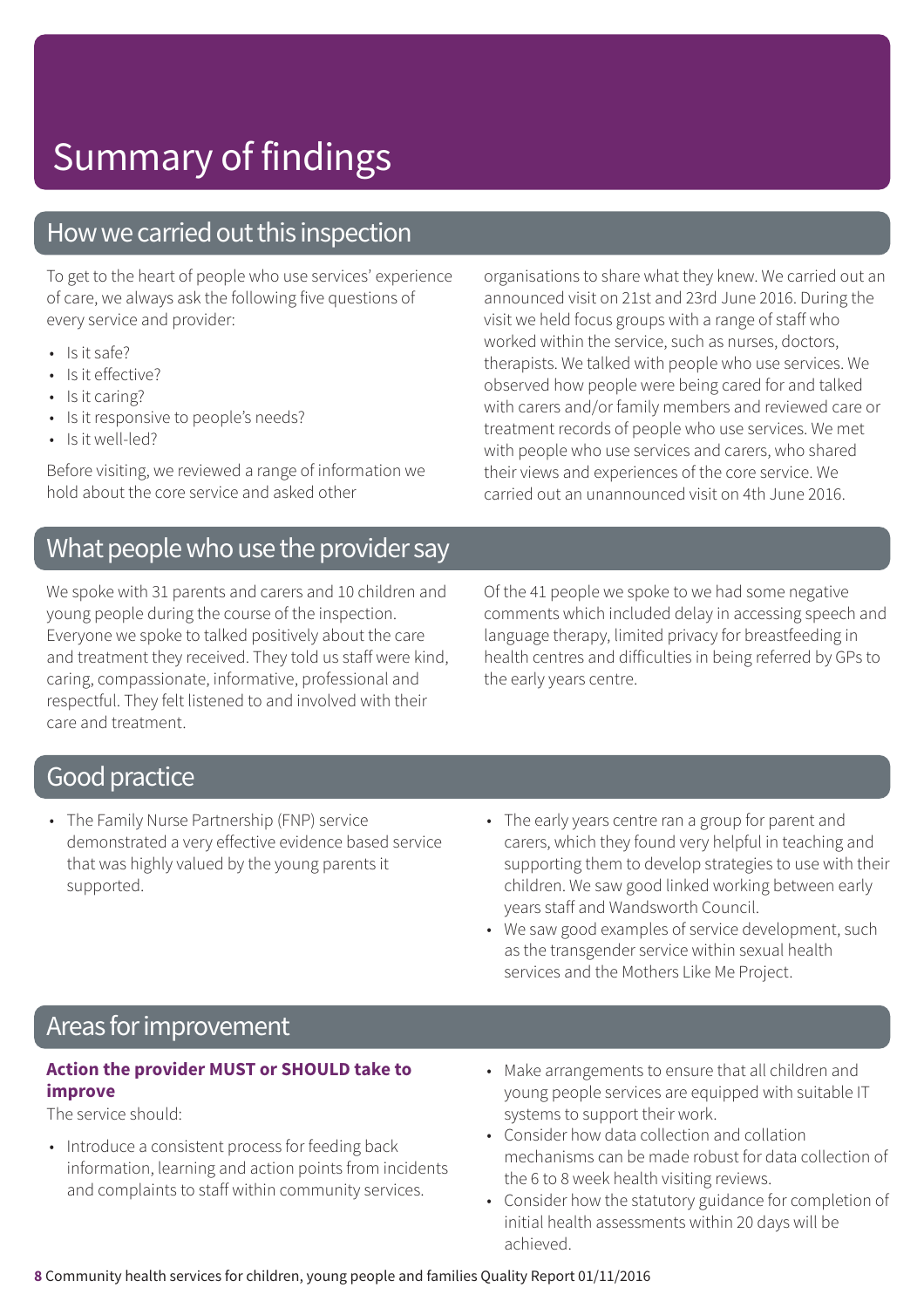• Ensure there are trust targets for the Healthy Child Programme and services are measuring their performance against these targets.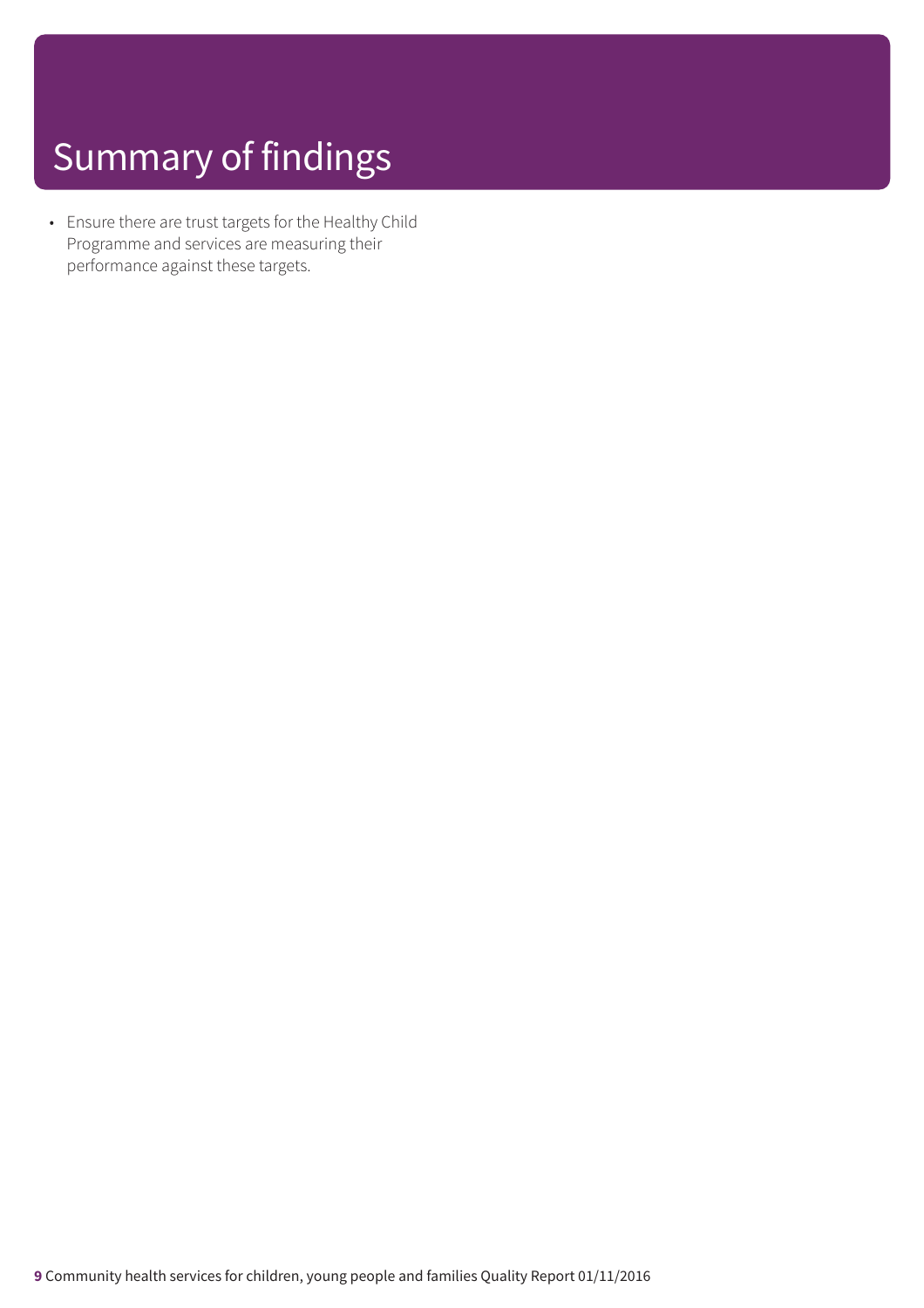

### St George's University Hospitals NHS Foundation **Trust**

# Community health services for children, young people and families

**Detailed findings from this inspection**

**Requires improvement –––**

## Are services safe?

### By safe, we mean that people are protected from abuse

### **Summary**

We rated safe as requires improvement because:

- Although staff were encouraged to report incidents, feedback from investigations and action plans were not always shared. This meant staff were not always aware of learning and changes in practice.
- Staff in the community had significant issues accessing the electronic patient record systems in a timely way. Staff reported the system could be down for hours at a time which prevented them accessing patient's notes and completing records.
- We found an unlocked drug cupboard at Stormont Health Centre containing medications for the sexual health service. Staff at the centre told us they had no spare key to be able to lock the cupboard. This incident had not been reported on the electronic system until we highlighted this to the trust.
- A revised safeguarding policy had been developed by the trust but this had not been disseminated to all community staff. We asked a number of staff to show us the policy they used and were shown an out of date policy.
- The children's care group risk register highlighted safeguarding provision as a concern due to insufficient staffing levels.
- We found a number of sharps bins had not been dated or signed. Some had open lids. This could pose a risk to staff and patients if the bin fell over and sharps fell out.

However:

• Across all staff groups we found a good awareness of the duty of candour. Staff understood the importance of being open and transparent with children, young people and their families.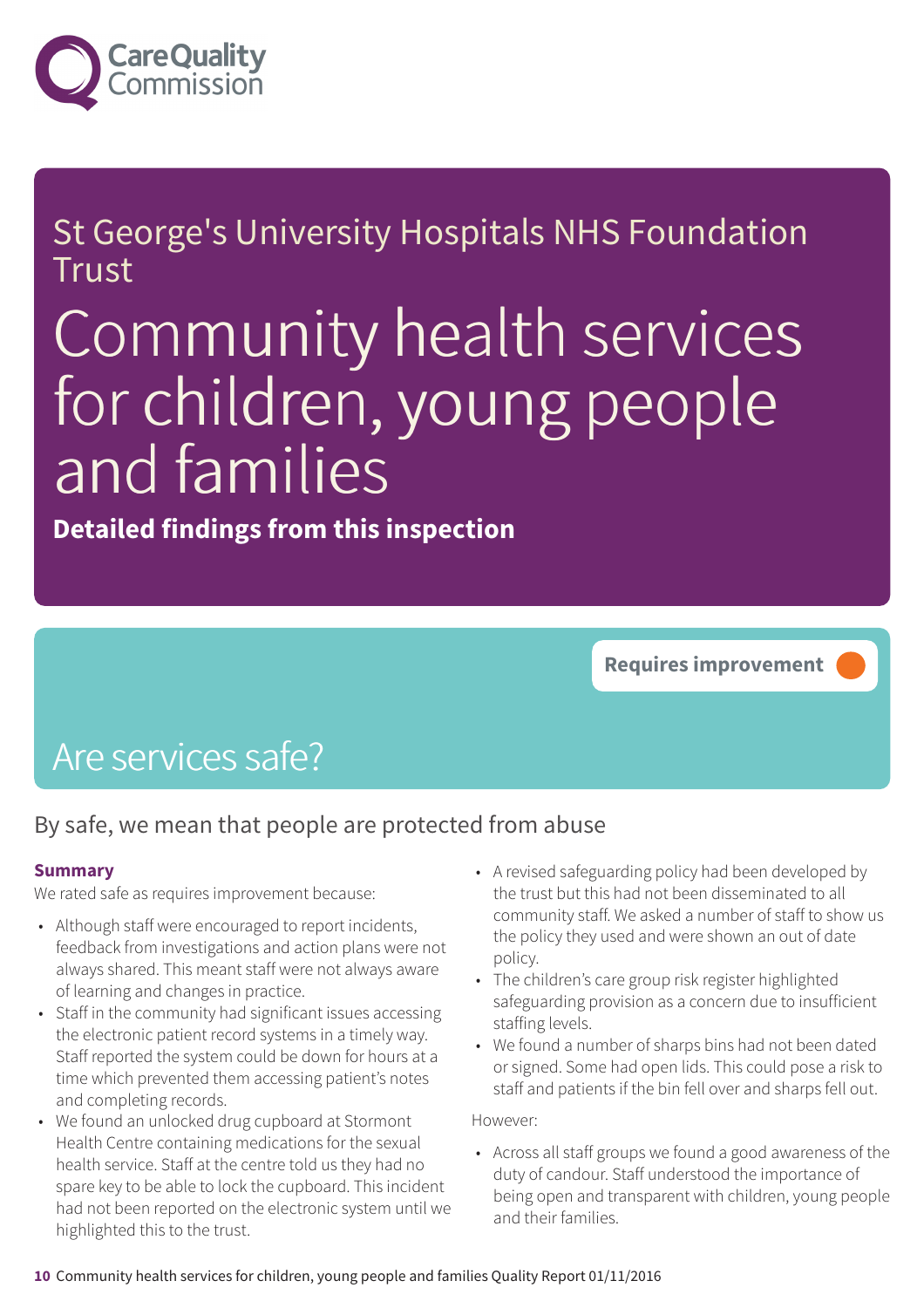- There were effective risk management systems in place, including a robust lone working policy for staff.
- Staff were knowledgeable about their responsibilities regarding safeguarding vulnerable people and there was a good awareness of female genital mutilation and child sexual exploitation.

### **Safety performance**

• The service reported zero never events for the year preceding our inspection. Never events are serious incidents that are wholly preventable as guidance or safety recommendations that provide strong systemic protective barriers are available at a national level and should have been implemented by all healthcare providers. Each never event has the potential to cause serious patient harm or death. However, serious harm or death is not required to have happened as a result of a specific incident occurring for that incident to be categorised as a never event.

### **Incident reporting, learning and improvement**

- Between May 2015 and April 2016, the service reported no serious incidents (SI's) requiring investigation.
- Staff we spoke with all told us they were encouraged to submit concerns and issues to the trusts incident reporting system. They felt confident to escalate concerns and understood how and when to report incidents appropriately.
- The service reported 21 incidents between May 2015 and April 2016. Of these, one had been classed as severe harm, one as moderate harm, two as low harm and 17 as no harm.
- 52% of all incidents related to consent communication and confidentiality, 14% related to medication, 14% related to access, admission, transfer, discharge (including missing patients).The remaining 20% related to treatment and procedure (10%), implementation of care and ongoing monitoring/review (5%) and medical device and equipment (5%). The moderate harm incident related to treatment and procedure.
- The trust used an online incident reporting system and staff we spoke with could access this system. All CYP staff we spoke to told us they felt able and comfortable to submit incidents to the system. However, some staff reported they were not always able to complete datix forms due to connection issues with the IT system.
- Service managers discussed incidents in divisional meetings and told us feedback was cascaded to

community staff. However, around half the staff told us they did not receive feedback from incidents. This meant that staff were not always aware of learning from incidents and changes in practice.

### **Duty of candour**

- There was no formal duty of candour training for staff.
- Senior staff understood their responsibilities under the duty of candour and were able to describe the need to give feedback in an honest and timely way when things had gone wrong.
- Despite the lack of formal duty of candour training, staff working in the community demonstrated a good knowledge of duty of candour about being open and transparent with people, including when things go wrong with their care and treatment.
- Service managers told us the trust's incident reporting section incorporated a section on duty of candour.
- Service managers gave us an example of how they used the duty of candour regarding an immunisation incident where a young person was given a flu immunisation twice. The parent had been informed and possible side effects had been discussed. The service also apologised to the family over the telephone. The trust reported that this was not reported as a serious incident because no significant harm was caused to the child.

### **Safeguarding**

- There was a system in place for highlighting and monitoring children where there were safeguarding concerns. Safeguarding concerns were highlighted by adding alerts to the online system.
- All staff we spoke with told us they underwent safeguarding supervision at least every three months.
- A safeguarding children supervision matrix was used to set the frequency and type of supervision as well as which grade was required to perform the supervision for each job role within the trust.
- Some staff were receiving safeguarding supervision from an independent safeguarding supervisor and some were receiving supervision from their line managers.
- We saw the names and contact details of the safeguarding team displayed in the locations we visited, and staff were able to name who the safeguarding lead was. Staff told us the safeguarding team were very accessible and supportive. They were able to give us examples of when they had needed to speak with the team as well as the advice they received.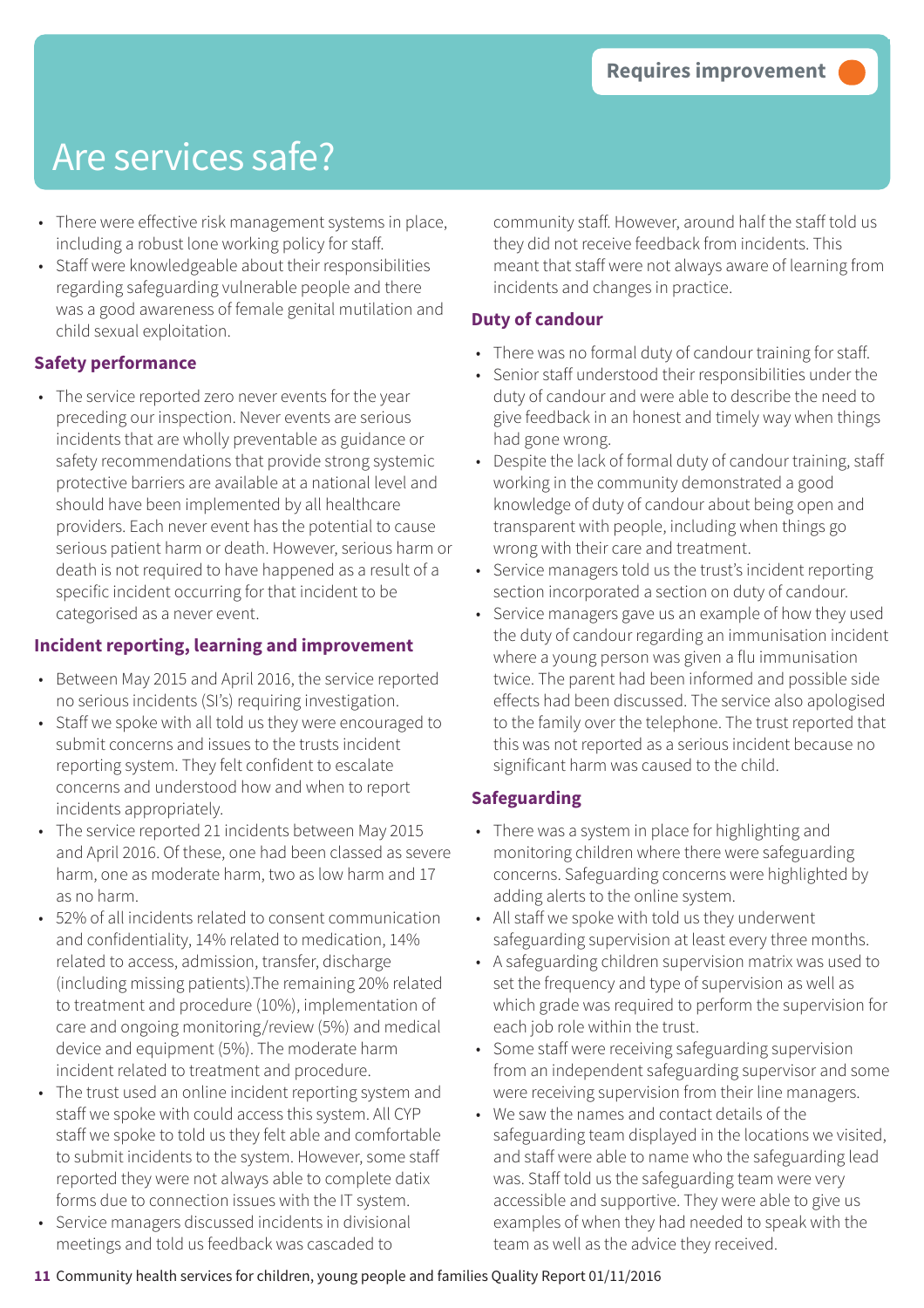- Staff demonstrated a good awareness of safeguarding processes and were able to describe to us in detail, actions they would take if they had any safeguarding concerns.
- The safeguarding team had strong links with external agencies and were represented on the Multi-agency safeguarding hub (MASH) team. This ensured appropriate information was shared between agencies. Health visitors told us they had good relationships with social services, which helped facilitate good practice.
- Within sexual health services, staff were aware of action they should take if they had any safeguarding concerns about patients attending.
- Staff working with young people who sought sexual advice used a risk assessment to help identify young people at risk of child sexual exploitation. Within the area covered by the trust, sexual exploitation had been highlighted as a feature within gangs and staff were aware to look for subtle signs of child sexual exploitation
- There were child and adult safeguarding awareness and support posters displayed throughout the trust's health centres. This included posters on child sexual exploitation, female genital mutilation (FGM), domestic violence, radicalisation and domestic violence.
- There was thorough awareness and consideration of FGM amongst the staff we spoke with and staff told us FGM was part of their level three safeguarding training. There was a monthly FGM multiagency meeting, and an awareness day had taken place on the 22nd July 2015. We saw a draft policy for FGM. This covered things such as risk indicators, how to escalate concerns and referral pathways.
- Within the haemoglobinopathy team, a service for children and families with blood disorders, the instance of families consistently missing appointments would be escalated to MASH as neglect.
- The safeguarding committee meeting minutes showed that 84% of staff requiring safeguarding level three training had undertaken it. The trust reported issues with the system registering completion of training so there was not a robust way to capture compliance.
- When we asked staff to show us the safeguarding policy, the policy did not correspond with the policy shared with us during the inspection by the safeguarding lead. The new policy included the revised Working Together

2015 government guidance and the London Child Protection Procedures 2016. This meant there was a risk staff were not working consistently within current multiagency guidelines to safeguard children.

• CYP services had indicated on the children's care group risk register that safeguarding provision was insufficient due to staff sickness and staff reduction as part of the cost improvement plan. However, staff we spoke to during the inspection said they had good access to the safeguarding team and were well-supported.

#### **Medicines**

- There were effective policies and procedures in place to manage the storage and administration of medicines at trust sites and external locations.
- Patient Group Directives (PGD) were used by staff to enable them to give children immunisations and vaccinations. The PGDs used had been reviewed regularly and were up to date.
- PDGs were used in sexual health services allowing three trained nurses to give medication and fit contraceptive devices.
- There was a robust process and standard operating procedure in place to manage the immunisation cold chain to ensure vaccination vials were stored and transported at appropriate temperatures. For staff travelling between clinics there were fridges available that plugged into staff members' cars. Fridge temperatures were checked and signed twice a day.
- Some issues had been identified in satellite clinics where fridge temperatures were not being consistently recorded. The trust audited this and found not all fridges were being checked and signed for every day. The trust took actions to address this by moving some fridges to more accessible locations. In addition, staff were reminded to record fridge temperatures.
- Satellite sexual health clinics stocked a small number of drugs and medications. In one health centre, we were able to access an unlocked drug cupboard which contained an oral contraceptive, injections and lidocaine. These medications should be stored securely. Staff at the health centre told us the sexual health service used this cupboard and there was no spare key to lock it at that time. Staff had to call their manager to feed this back. There was no mention of this being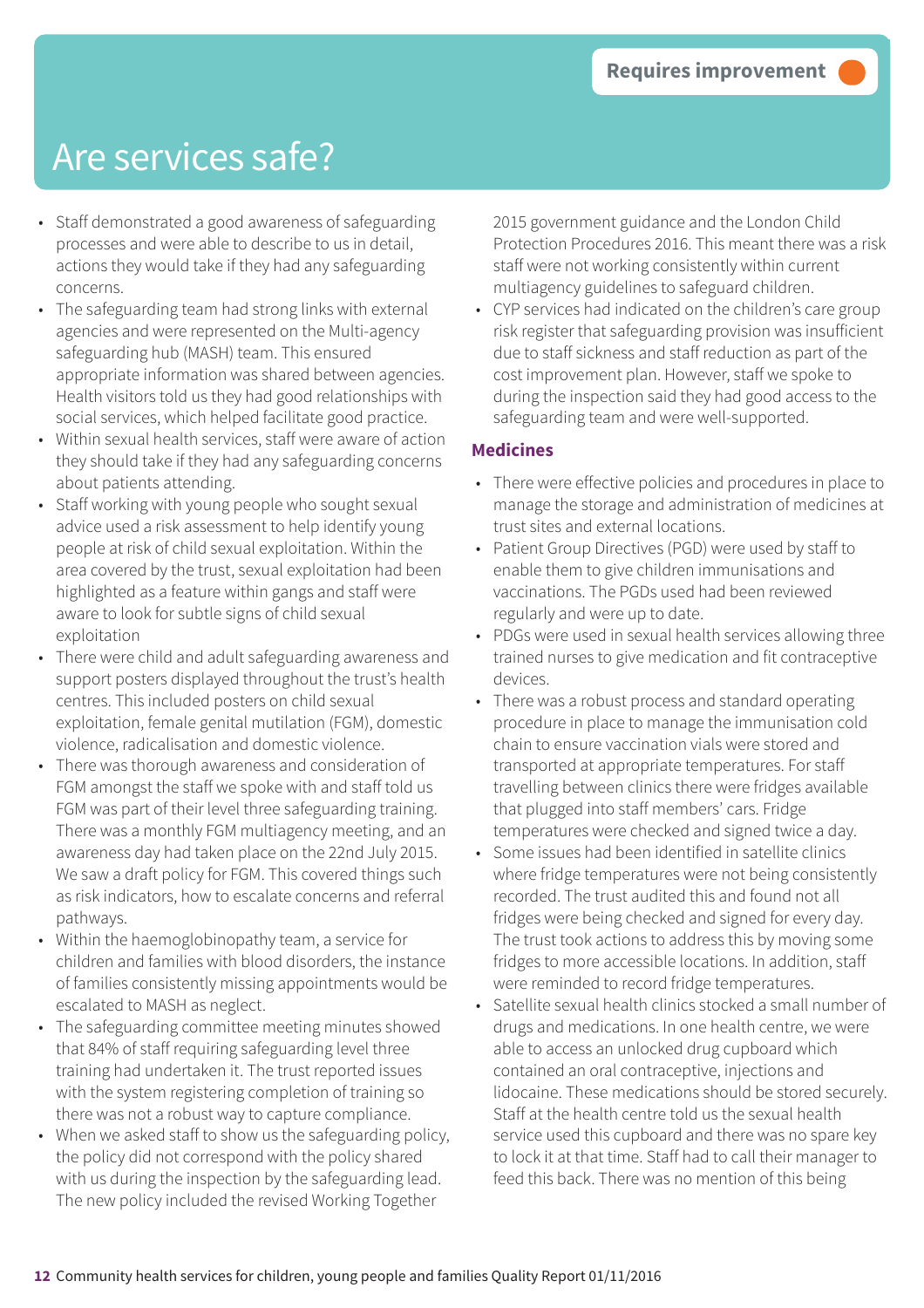recorded as an incident until they recognised this should be done. Following the inspection the trust provided data to show this incident had been reported on datix.

#### **Environment and equipment**

- We visited a number of the trust's health centres. The centres were bright and welcoming spaces for service users and their families.
- Each of the locations we visited had accessible facilities that were also accessible for those in wheelchairs and those with prams.
- Each location we visited had information boards for service users, information leaflets and posters.
- We found equipment in use had been safety tested.
- The rooms used for health visitors were suitable, welcoming environments for families.
- Each set of scales had a date by which calibration was due to take place. We found a number of scales had not been calibrated by their due date. This meant staff could not be assured that weights were accurate. Staff were aware of this and said that calibration was due to take place soon.
- The school nursing team told us they did not always have dedicated rooms to use in schools. This was an ongoing issue for the team.
- Staff reported a number of issues with IT equipment being old and not updated, meaning there were difficulties accessing the trusts systems. This prevented them accessing and completing patients' notes in a timely way.
- We looked at the resuscitation bag within the sexual health service at Queen Mary Hospital. Staff told us the bag should be checked once per day. However, records indicated this was not done consistently.

### **Quality of records**

- The organisation used an electronic record keeping system. However, some services, such as continuing care, were still using both electronic and paper notes. Staff using the electronic system recorded clinic information, home visits and therapy sessions in the progress notes section of the record.
- The electronic record keeping system required password access to ensure security. Staff members had unique accounts to ensure professional accountability.
- The electronic system flagged service users who were at risk, such as those under a child protection plan.
- We observed health visitors record information in 'My Child's Health Record' red books which parents kept. All content was legible and dated.
- Information governance was part of the mandatory training programme staff were required to complete. Due to the way the trust provided their data we were unable to identify what percentage of CYP services staff had completed this training.
- Staff were generally negative about the electronic system and expressed frustration with the constant issues they faced. Staff told us the system could be down for hours, which limited access to patient information prior to visits. This delayed the recording of time spent with patients. Staff said it posed a significant risk and they have received no feedback from the trust about what would be done to remedy this. Nursing and Midwifery Council (NMC) code states that staff should complete all records at the time or as soon as possible after an event, recording if the notes were written sometime after the event.
- Continuing care and community nurses were using both electronic and paper records. This was time consuming for the team led to a lot of duplication. Records were taken to families' homes if carrying out assessments but if it was a short visit records were completed retrospectively after the visit. This was usually on the same day but could be the following day.
- An audit of record keeping for community children, young people and families' service had been completed in July 2015, which looked at the quality of records within health visiting and school nursing. The audit was conducted following a serious case review which found record keeping was sometimes inadequate. Records were audited and then re-audited to see if there had been any improvements. Whilst improvements were made a number of records were still rated as inadequate when looking across six domains: Rational/ Reason, Environment, Client/Child view/comment, Observation/Assessment, Risk/Analysis, Decide Action (RECORD). Line managers had been asked to address inadequate record keeping with staff and another audit was planned for 2016.

### **Cleanliness, infection control and hygiene**

• Staff had access to personal protective equipment (PPE) and were aware of how to dispose of used equipment safely and in line with infection control guidelines.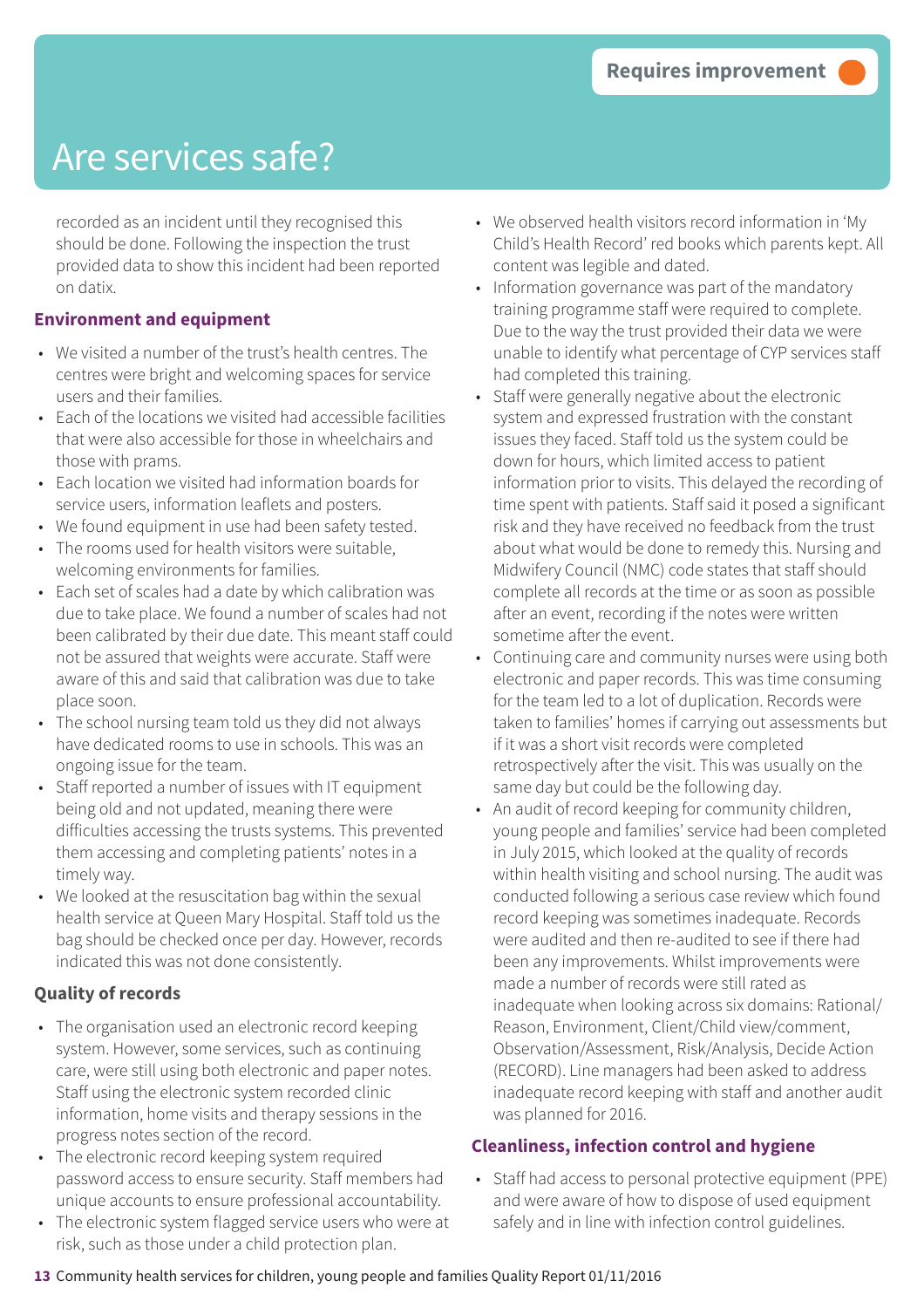- Infection control was part of the trust's mandatory training programme. Due to the way the trust provided their data we were unable to identify what percentage of CYP services staff had completed this training.
- We saw that clinics visited were clean and tidy and there were rotas in place with cleaning logs showing the areas were cleaned regularly.
- Staff at the early years centre told us toys were wiped after every use and cleaned properly during half term holidays.
- We observed most staff using hand gel or washing their hands before they interacted with patients. Equipment such as scales were cleaned after use and lined with fresh paper roll. However, in some of the clinical areas we visited we could see no hand gel available.
- We saw most staff in clinic following good hygiene practice. However, we observed some clinical staff not adhering to bare below the elbow guidance, wearing bracelets or long sleeves.
- We saw some sharps bin lids were not closed and a number had not been signed and dated as required.

### **Mandatory training**

- Trust wide mandatory training included equality and diversity, fire safety, health and safety, infection prevention and control, information governance, safeguarding adults and safeguarding children (at the level recommended by the Royal College of Paediatrics and Child Health Intercollegiate document), and conflict resolution. The trust used face-to-face and online training modules. The trusts target for mandatory training is 85% except information governance which was a target of 95%. We asked the trust to break down this for children and young people's community services only but an overall percentage was not provided.
- Service managers we spoke with demonstrated the systems they used locally to monitor their staff attendance at mandatory training to ensure it was completed, or refreshed. Staff told us they got emails to remind them when their training is due.
- Service managers told us that the system, where mandatory training was completed had had some problems. Access in the community was difficult as the computers were not fully migrated onto the main trust server system. Access had improved but this was an ongoing frustration with staff. Some staff have completed training but the system had not registered it as completed.

• CYP staff told us that training was very hospital focused and there were not many questions linked with community services.

### **Assessing and responding to patient risk**

- Children and young people's services used the Healthy Child Programme and the National Child Measurement Programme assessment stages and tools to identify and respond to children, young people between 0 and 19 years and their families who may be at risk of harm or ill health. The Healthy Child Programme was used by health visitors and school nurses to identify and support children, young people and families according to their level of need. The levels of service used depended on need and the risk of harm.
- There were mechanisms in place to identify patients at risk, such as vulnerable women and children. Details were recorded in electronic records, which all clinical staff had access to.
- We saw health visitors record the observations of infant development parameters such as height, weight, communication and motor skills. These were recorded in the baby record book and within patient's notes. Infants were assessed for actual and potential risks related to their health and well-being.
- The trust had policies and pathways for staff to use when certain risks were identified, for example, child sexual exploitation.
- The Haemoglobinopathy service developed care plans for schools which gave guidance on when schools would call an ambulances for a child.
- We saw a range of records across children's services which contained up to date risk assessments, and escalation plans. For example, we saw joint care plans between the haemoglobinopathy team and schools.
- CYP staff told us they would call 999 if they were immediately concerned about a child or young person

### **Staffing levels and caseload**

- At the time of the inspection, there was a designated Looked After Children (LAC) nurse for Wandsworth. The caseload was below 100 and therefore meeting Intercollegiate Guidance 2015.
- Family Nurse Practitioner (FNP) caseload was 100 and the team did weighted allocation so cases that are more complex could be shared amongst the team.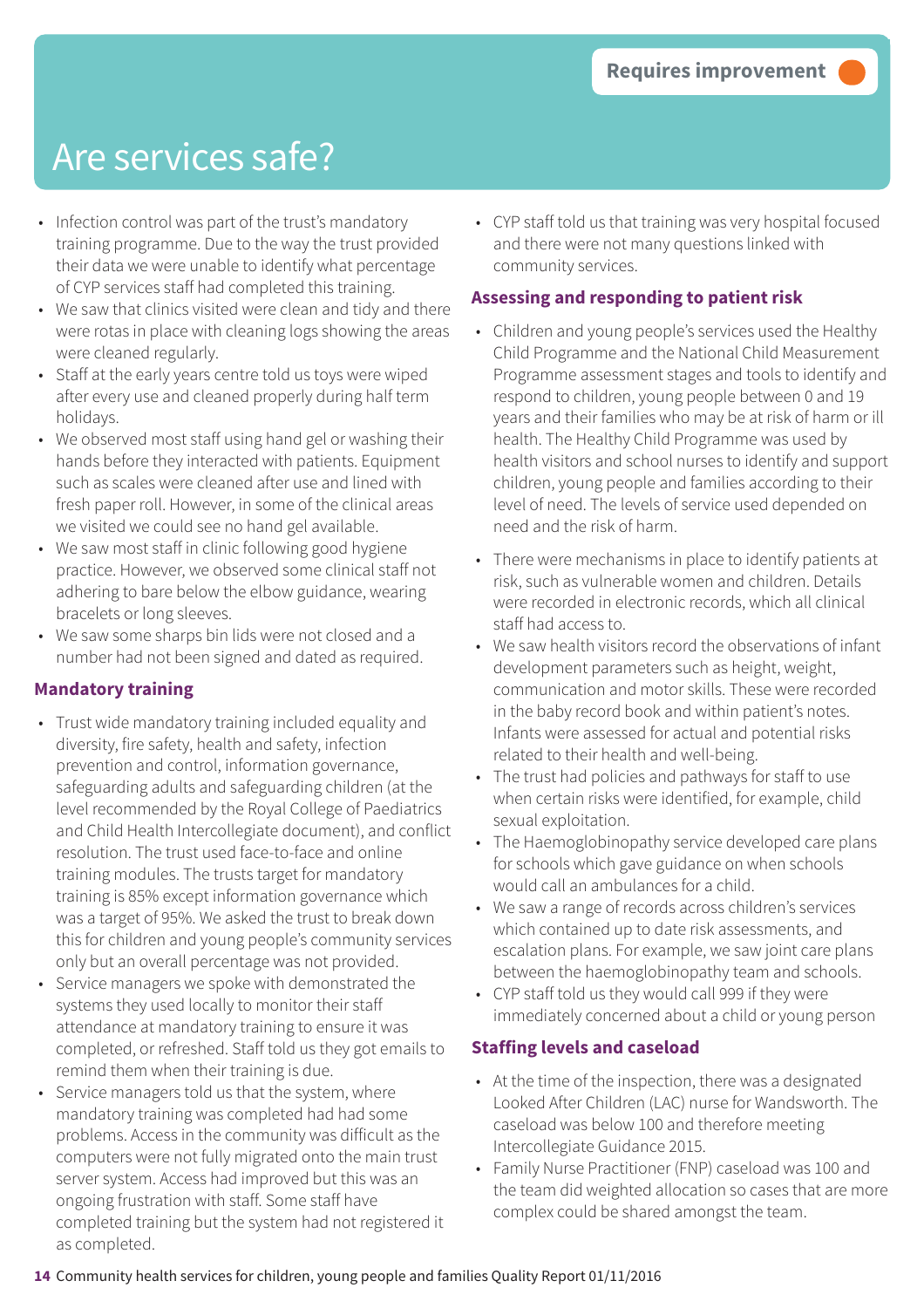- There were 63 whole time equivalent (WTE) healthvisiting posts and at the time of the inspection with six vacancies, at the time of the inspection, making the vacancy rate 9.5%.The trust was in the process of interviewing to fill the vacant posts.
- The trust gained an additional four WTE posts because of the Call to Action: Health Visitor Implementation Plan.
- Health visiting managers reported that health visiting staff caseloads were in line with the Lord Laming 2009 recommendation of 300 children per WTE health visitor caseload level of 300 children per health visitor. However, the trust worked with corporate caseloads so it is difficult to provide exact numbers. Corporate caseloads are when caseloads are pooled together and allocated according to the capacity of each health visitor. During the announced inspection, we attended an allocation meeting and caseloads were allocated in this way.
- We observed an allocation meeting for health visiting and the caseload was shared appropriately amongst staff based on the staff's current work and the level of need each family had. Challenging cases and those involving safeguarding were shared equally.
- The sickness rate for community nurses and midwives was 5.23%.
- Therapy service managers told us there were national shortages of therapy staff, which compounded their recruitment of specialist therapists, particular occupational therapists (OT), and specialist speech and language therapists (SLT). A number of steps had been taken already to improve this including a training programme for those in band 6 post who wanted to develop. An OT had been seconded to lead on the development of an OT programme, focussing on paediatrics. Managers told us they are also looking at upskilling some community therapy support staff.
- National guidance from the Royal College of Nursing (RCN) recommends one qualified school nurse for each secondary school and its cluster of primary schools. The trust had not been meeting this target for the previous 12 months due to three vacancies. The school nursing service was responsible for 11 secondary schools and managers told us these had been recruited into for September 2016. Every quarter the school nursing team

completed an action plan, which looked at the schools' population needs. Through this needs analysis, which was sent to commissioners, the team had secured funding for an additional band six school nurse.

• School nurses were commissioned to spend 30 hours per week in each secondary school and one day per week in primary schools. One of the biggest challenges for the service had been achieving this target due to staff shortages and issues with accessing RIO to document time spent in schools. We saw the school nurse quarterly report which reported data from between January 2016 and March 2016. The target for school nurses to attend a minimum of one day per week in primary schools and 30 hours per week in each secondary school was 100%. The trust had not reported their percentage achieved in this report.

#### **Managing anticipated risks and Major Incident Awareness and Training**

- The CYP service adhered to the trusts lone working policy, which staff could access on the trust intranet. There was a good awareness of lone working arrangements amongst the staff we spoke with. The homeless team had ordered some lone working devices due to potential risks.
- There was a major incident plan in place for the trust. The trust had a business continuity plan which set out the triggers and levels of response to certain major incidents. The triggers included staffing crises and adverse weather conditions which could impact on service delivery. We looked at two different business continuity plans. One covered therapies and the second covered other children's services including health visiting, school nursing, Family Nurse Practitioner (FNP), the haemoglobinopathy service, safeguarding and immunisation. Both plans included details on what essential services should be prioritised in the event of a crisis. Services were rated on a scale of one to five, with five being the most critical service and level one being a service that could be deferred for a week.
- Some of the staff we spoke with did not know what a major incident plan was. Staff did not know if there had ever been a major incident trial exercise.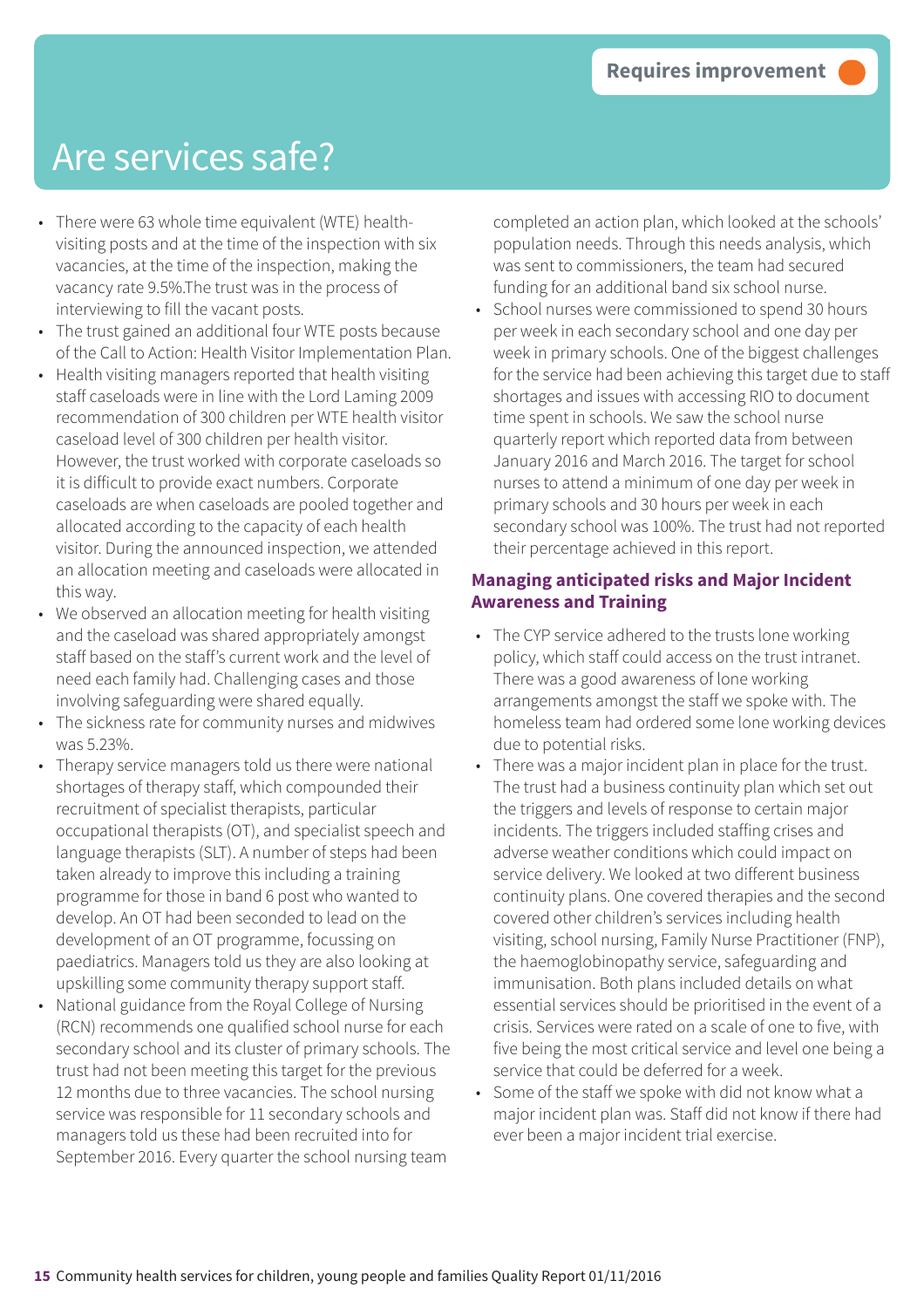By effective, we mean that people's care, treatment and support achieves good outcomes, promotes a good quality of life and is based on the best available evidence.

#### **Summary**

We rated effective as good because:

- Universal and specialist services were based on evidence-based guidance, standards, best practice and legislation. There was a good provision of evidencebased advice to those using CYP services.
- Staff were supported to deliver effective care and treatment, including regular supervision with their managers.
- There was participation in relevant local audits and participation in national peer reviews. A breastfeeding lead was appointed to support community services in working towards level one in the UNICEF baby friendly award.
- There was effective internal and external multidisciplinary working which was facilitated by good communication and some co-location of services, such as the early years centre. There was good inter-agency partnership working with local authorities and safeguarding partners.
- Staff had a good understanding of how to obtain consent. Gillick competence and Fraser guidelines were followed to ensure that people who used the services were appropriately protected.

However:

- Access to information was limited at times due to difficulties with IT and the electronic patient records system in the community.
- Some staff could not access some training due to budget constraints in the service.

#### **Evidence based care and treatment**

• Staff accessed policies and corporate information on the trust's intranet. There were protocols, policies and guidance for clinical care and other patient interventions available. Staff told us the trust intranet was easy to access and navigate.

- We reviewed a sample of trust policies for CYP services and found appropriate reference to relevant National Institute for Health and Care Excellence (NICE), Royal College guidelines and other nationally or internationally recognised guidelines.
- We reviewed a number of minutes from governance meetings and saw evidence that NICE guidance was discussed, such as guidance on attachment and adoption. NICE guidance was an agenda item at the monthly managers meetings.
- Health visiting and school nursing services were guided by the Healthy Child Programme with its emphasis on the early identification of need and the support of families to improve health and wellbeing and reduce health inequalities. The Healthy Child Programme has a schedule of screening, immunisations and health and development reviews set out by the Department of Health (DH).
- Health visitors used a family needs assessment, the DH advocates six high impact areas of working including; the transition to parenthood, maternal mental health, breastfeeding, healthy weight, managing minor illness and accident prevention and healthy two year olds and school readiness. We observed health visitors teams using the Ages and Stages Questionnaire (ASQ) at reviews, this is an evidence-based tool used to identify a child's developmental progress and provide support as needed to parents.
- There were policies and standard operating procedures to ensure that looked after children and children with long term and complex needs had their needs met in appropriate ways.
- The organisation had a family nurse practitioner (FNP) team. FNP is a voluntary home visiting programme for young people and first time mothers. It is underpinned by internationally recognised evidence based practice. We observed FNP nurses conduct assessments of children and parent in their own environment, feedback was given in an accessible language and progress recorded. The FNP service was able to provide us with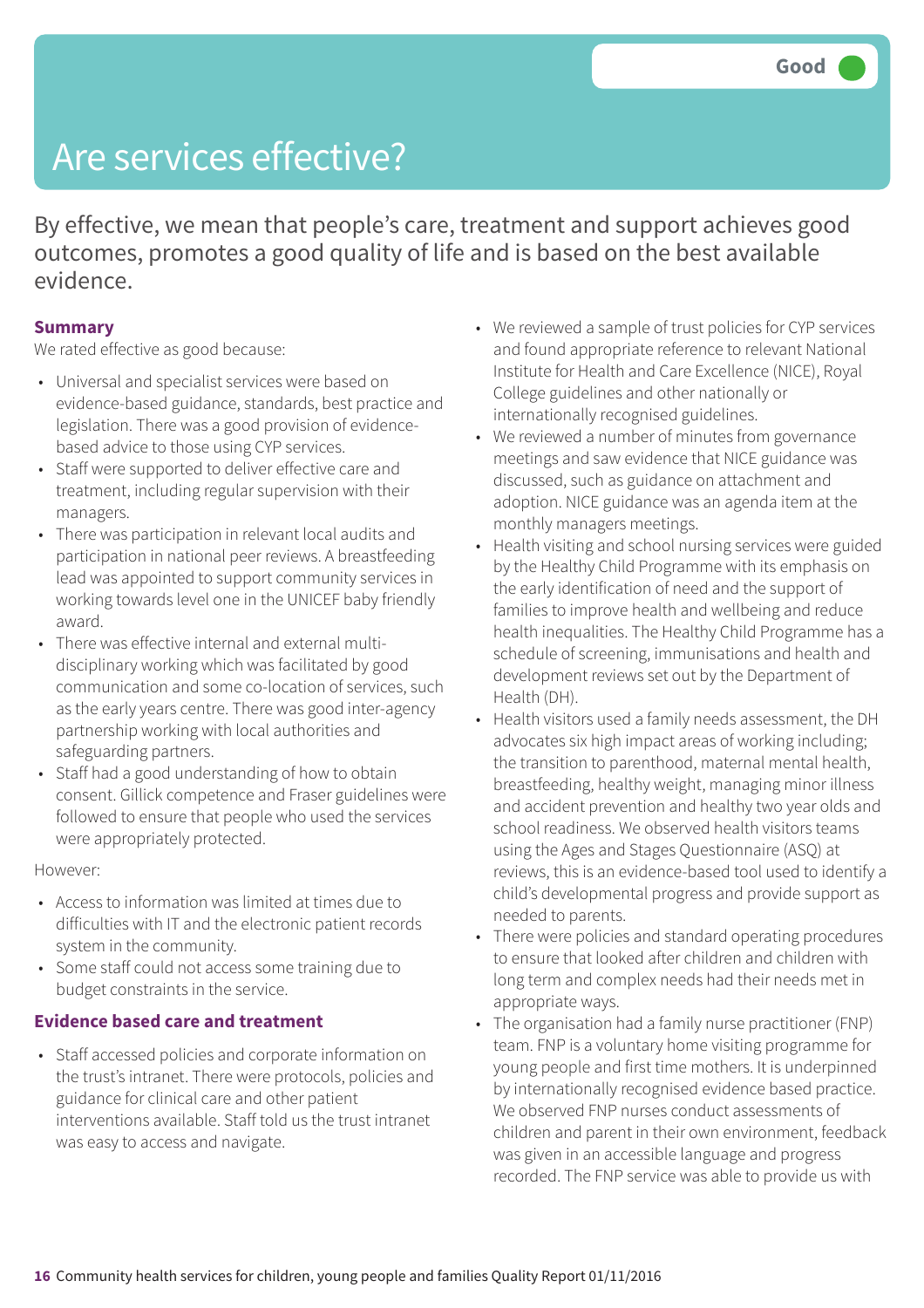evidence of how they followed the nationally recognised approaches and techniques. This included meeting targets and achieving key milestones with participants of the project.

- Some staff told us they had access to a journal club where they could discuss learning and academic research.
- We observed competent, thorough and evidence based care and treatment by CYP practitioners in home visits, clinics, developmental reviews and therapy sessions. All practitioners conducted full assessments as per guidelines and provided up to date and evidence-based advice. For example, in one year reviews we saw parents being advised about national Department of Health (DH) and World Health Organisation (WHO) guidance around breastfeeding with parents being encouraged to breast feed for at least 12 months.
- The CYP services had a comprehensive audit plan which included audits on fridge temperature, record keeping, domestic violence, DNA in the haemoglobinopathy service, safeguarding documentation, hand hygiene, case note and care plan audit in therapies. The CYP services had also conducted a number of audits assessing compliance with national guidance including adherence to Autism Spectrum Disorder (ASD), Attention Deficit and Hyperactivity Disorder (ADHD), and spasticity in children and young people guidelines. Each audit identified areas where the service could improve and put an action plan in place to address this. Re-audits had been conducted in a number of areas to assess improvements. For example, the ADHD audit was conducted in September 2012 and a re-audit was conducted in 2014. The service had found improvements across the service, particular in the recording of growth and blood pressure and highlighted further actions to address to improve compliance with NICE guidance.
- The school nurses delivered the National Child Measurement Programme (NCMP) as set out by Public Health England and the DH. The NCMP consisted of children's height and weight being measured to assess overweight and obesity levels. However, there had been some issues accessing the NMCP database to record height and weight due to IT difficulties.

### **Pain relief**

- The haemoglobinopathy team used pain assessment tools that were appropriate to the child's age. This ranged from a numerical scale of one to ten for older children and face scales for young children.
- We observed a home visit where a child was worried about pain. The nurse used some distraction techniques such as talking about the child's favourite food whilst taking blood from the child. We also observed an immunisation nurse singing a nursery rhyme to a baby when giving an injection to distract the baby from the pain.

#### **Nutrition and hydration**

- During our inspection we saw that staff gave parents up to date and relevant advice about breastfeeding, weaning and nutrition and hydration in children.
- School nurses offered healthy eating advice and offered a referral to weight management programmes for young people who were assessed as overweight.
- Children in Wandsworth had rates of obesity of 7.8% in children aged 4 -5 which is lower than the England average of 9.1%. Children aged 10-11 had obesity rates of 20.5% which is higher than the England average of 19.1%.
- Community services had applied for stage one accreditation from the Unicef UK Baby Friendly Initiative and was due to be assessed in October 2016. There are a number of levels in Unicef ranging from intent registered, certificate of commitment, stage one accreditation, stage two accreditation and stage three full accreditation. Stage one means the service has created policies and procedures to support the implementation of the standards and these have been externally assessed by Unicef and found to be adequate. A breastfeeding lead had been appointed four months prior to the inspection to take a lead on achieving this award.
- The early years centre ran a multidisciplinary feeding clinic which was created to help children that find it challenging to eat. The group involved a range of professionals including a clinical psychologist, dietician, OT and SLT. The group helped parents develop strategies to improve feeding.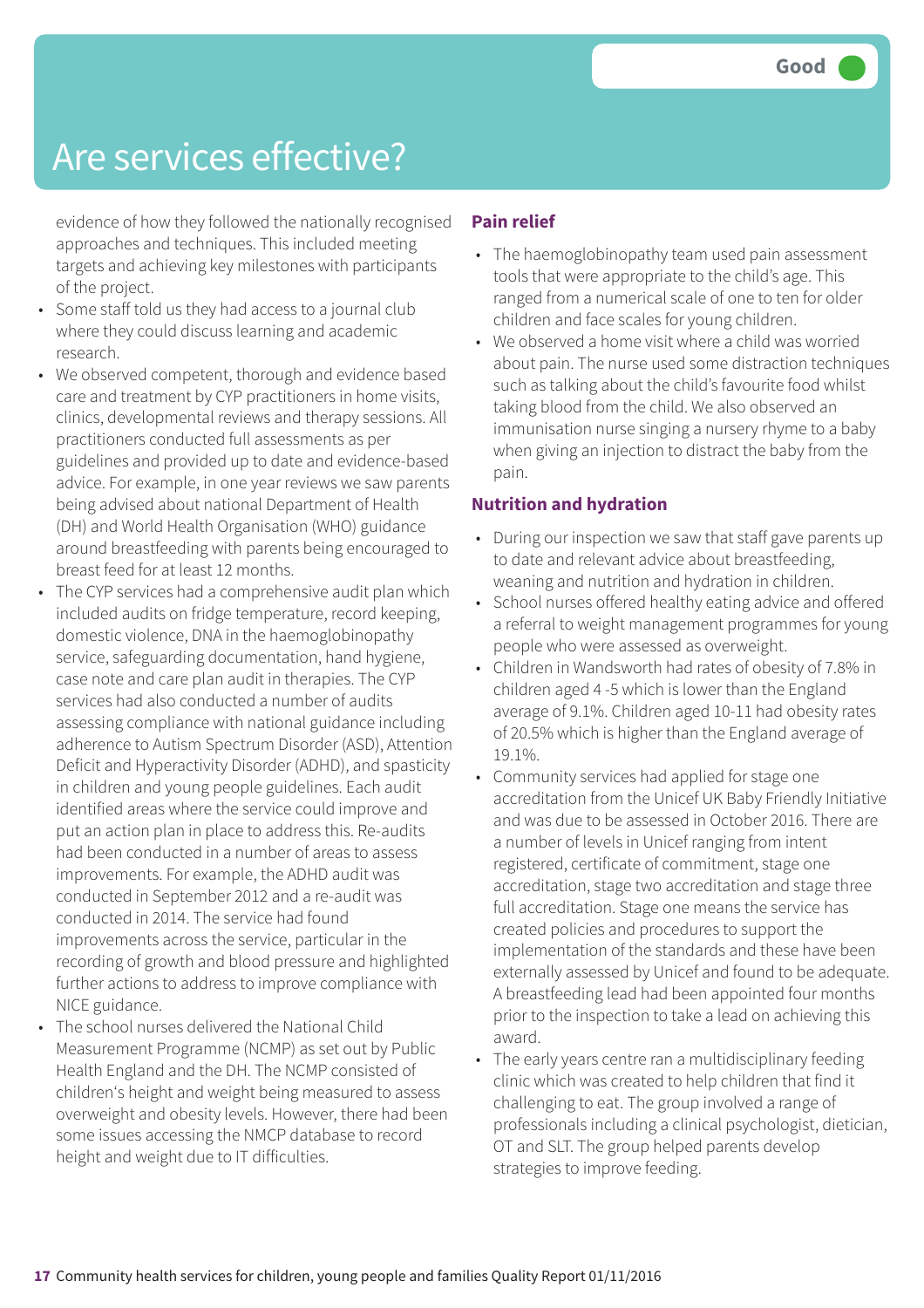### **Technology and telemedicine**

- The early years centre used video techniques to help train parents. Video feedback was used as part of the 'Lets Communicate' programme. Home visits incorporated video feedback sessions linked with play and interaction between parents and their child. Parents responded positively to these sessions.
- If mothers were struggling to get their baby to breastfeed then some staff would seek consent and film or take pictures of positioning on the mothers own phone. Mothers could then refer to this when feeding to ensure they had the most comfortable position.
- Therapies used a text reminder service for families who persistently did not attend therapy sessions to give them an extra reminder. At the time of the inspection we did not see evidence of audits to assess whether this had a positive impact on DNA rates.
- The haemoglobinopathy service participated in the West Midlands Quality Review Service (WMQRS) peer review . The report highlighted that the service used a text reminder service and personalised telephone calls a week before appointments. This had resulted in a 30% reduction in DNA rates within the service.
- Families using the Attention Deficit and Hyperactivity Disorder ADHD service could email any questions to a specific email box and staff responded within 24 hours, this was set up to improve access to staff. The ADHD service was, at the time of our inspection, developing a website which would have key information for families and a section for frequently asked questions.
- Practitioners across universal and therapy services reported significant issues with the IT system. This had an impact on electronic recording of patient notes, patient facing time and access to patient records. Staff told us there had been discussions about laptops being bought for staff, but this has not happened. We observed a number of home visits where patients' notes were hand written. Staff told us they added the information to the electronic record systems when they got back to base. Staff reported this was a longstanding issue and the trust had given no feedback on what would be done to improve this.

### **Patient outcomes**

- We observed integrated working across therapy services and standardised assessment tools being used. For example, physiotherapists used goal attainment scales (GAS) and risk assessment measures including pain, strength, balance and endurance.
- Physiotherapists used the Movement, Assessment Battery for Children (ABC), Goal Orientated Assessment of Life skills and Bayley scale assessment tools to identify motor function impairment
- We observed staff discussing mother's moods and recommending mood assessments on visits by health visitors in line with NICE guidance on maternal mental health.
- Health visitors and service managers told us they were achieving their targets for the Health Child Programme. The trust reported at the moment there are no national comparatives as the dataset has only recently been agreed. We asked the trust to for their trust wide targets for the healthy child programme but these were not provided.
- Trust data showed the percentage of new birth visits completed within 14 days for the past 12 months averaged at 91%.
- The trust reported data issues for the 6 to 8 week check which have arisen from several sources and multiagency cooperation to resolve. The 6 to 8 week check is the GP's responsibility and across the year, these were completed between a low of 69.5% (October 2015 to December 2015) and a high of 78.5% (Jan 2016 to March 2016) of cases.
- The trust reported declines over the past 12 months in the number of children receiving their 12 month check within 12 months. Between April 2015 and June 2015 this was achieved in 77.3% of cases compared to January 2016 and March 2016 where it was achieved in 66.3% of cases. By 18 months of ages over 75% of children have had their 12 month review.
- Trust data showed the percentage of 2.5 year checks completed for the past 12 months averaged at 48%.
- Health visitors used the 'ages and stages questionnaires' evidence-based assessment tool during visits and clinics to highlight any areas of concern about a child's development across five different areas: communication and language, fine motor skills, gross motor skills, problem solving and personal-social development.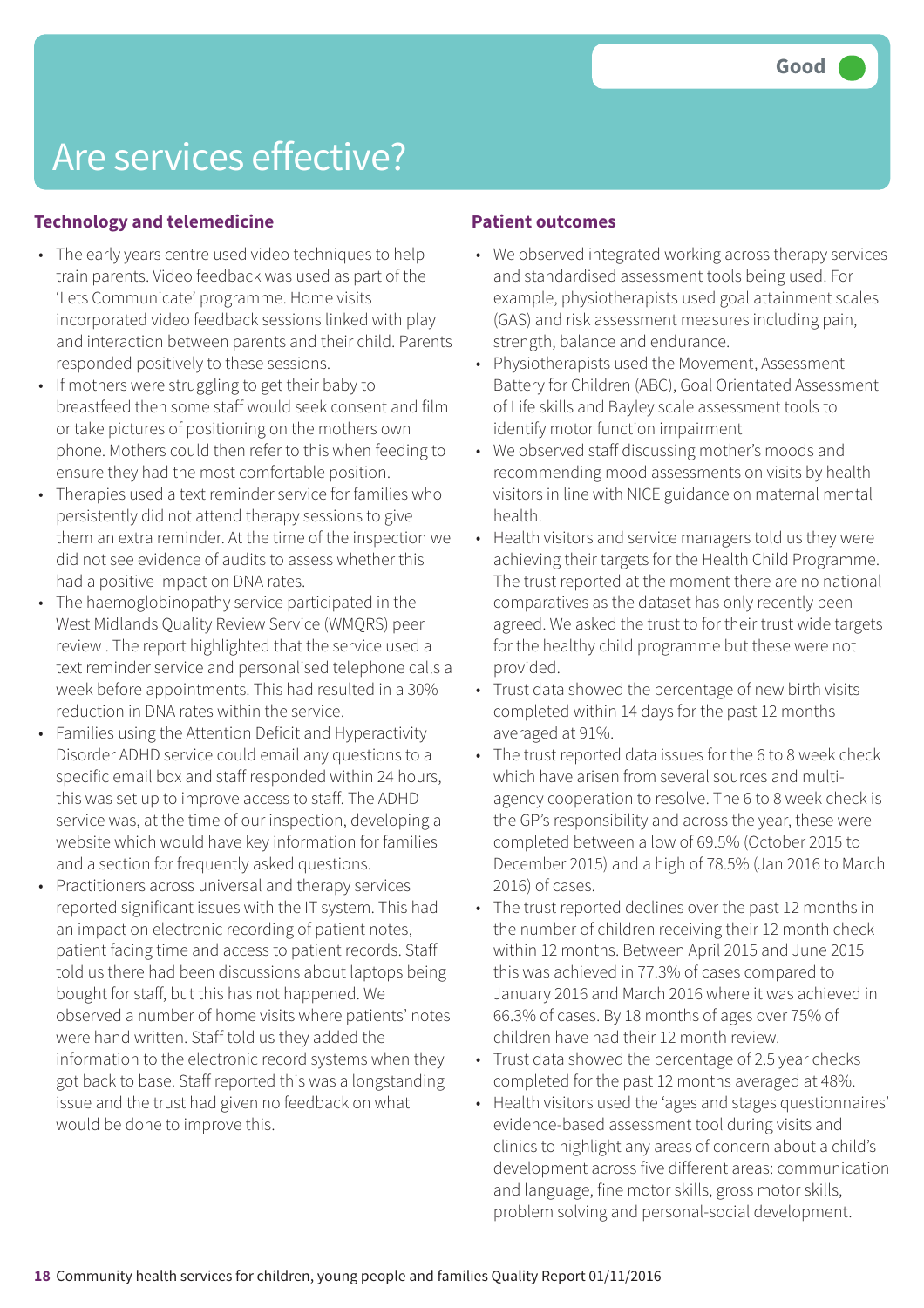- We saw evidence that patients' needs were thoroughly assessed before care and treatment started and there was evidence of care planning. This meant children and young people received the care and treatment they needed.
- The haemoglobinopathy service participated in a haemoglobinopathy peer review in May 2015. This reviewed the services compliance with Quality Standards for Health Services for People with Haemoglobin Disorders. The peer review was developed by the UK Forum on Haemoglobinopathy Disorders and West Midland Quality Review Service (WMQRS), to improve clinical outcomes for patients. The review covered all services within the trust.
- Statutory guidance states that initial health assessments for 'looked after' children are to be completed within 20 days of placement. Between January 2016 and March 2016 the trust achieved this in 71% of cases against a local target of 100%.
- The immunisation rates for measles, mumps and rubella (MMR), diphtheria, tetanus, polio, pertussis and Hib were lower than the England average.
- The England average for diphtheria, tetanus, polio, pertussis and Hib immunisation rates was 95.7%, and the trust achieved 93.3%.
- The England average for MMR immunisation rates was 92.3%, and the trust achieved 87.1%.

#### **Competent staff**

- Staff and managers told us that most staff had had an annual appraisal. Trust data showed that for the Children and Family Services within the Children and Women's Diagnostic, Therapeutic and Critical Care Division 85% of additional clinical services staff, 87.5% of administrative and clerical staff and 83% of nursing and midwifery registered staff had completed their appraisals. This was against a trust target of 85%.
- Staff told us they received regular 1:1 meetings with their line managers and said they were well supported. Staff had access to both managerial and clinical supervision.
- FNP nurses had weekly supervision with their manager to discuss case management, safeguarding, emotional reflections and educational needs. The FNP nurses told us they were supported and valued.
- There was a comprehensive full week training programme for FNP practitioners, based on an evidence-based programme.
- Student nurses told us they were well supported by their supervisors and they were given opportunities to develop competencies within their roles.
- The trust participated in the GMC revalidation initiative for all UK licensed doctors to demonstrate they were competent and fit to practice. Staff told us they were supported by the trust in this process.
- All new staff to the organisation underwent a corporate induction. However community staff reported the trust induction was very acute focused and there was not much mention of community or paediatrics. Staff told us the induction was one day and they would then receive induction and orientation to their service.
- The majority of staff we spoke with told us they had difficulties accessing training for professional development due to funding issues because of budget constraints in the division.
- Some staff reported access to training that was important for their job role was difficult to access due to funding. For example, one nursery nurse could not access sleep training which was important for their role.
- We spoke to a number of administrators during the inspection, who felt they had little opportunity to train and develop within their roles.

### **Multi-disciplinary working and coordinated care pathways**

- There was an emphasis on multi-disciplinary (MDT) and multi-agency working within the organisation and there was effective internal and external MDT working and practitioners worked with other staff as a team around the child.
- The early years centre shared a space with the local authority and a family charity. Staff told us this enabled much closer joint working and improved access for service users. For example, speech and language therapy (SLT) staff could link in with the portage which is a home visiting scheme for children with additional needs. SLT and portage could joint targets for children and parents, working towards small achievable goals. The SLT and occupational therapy(OT) team could also visit the nursery, which was onsite to provide additional support for staff.
- Staff told us they had good working relationships with GP's, school staff, social services and the police. This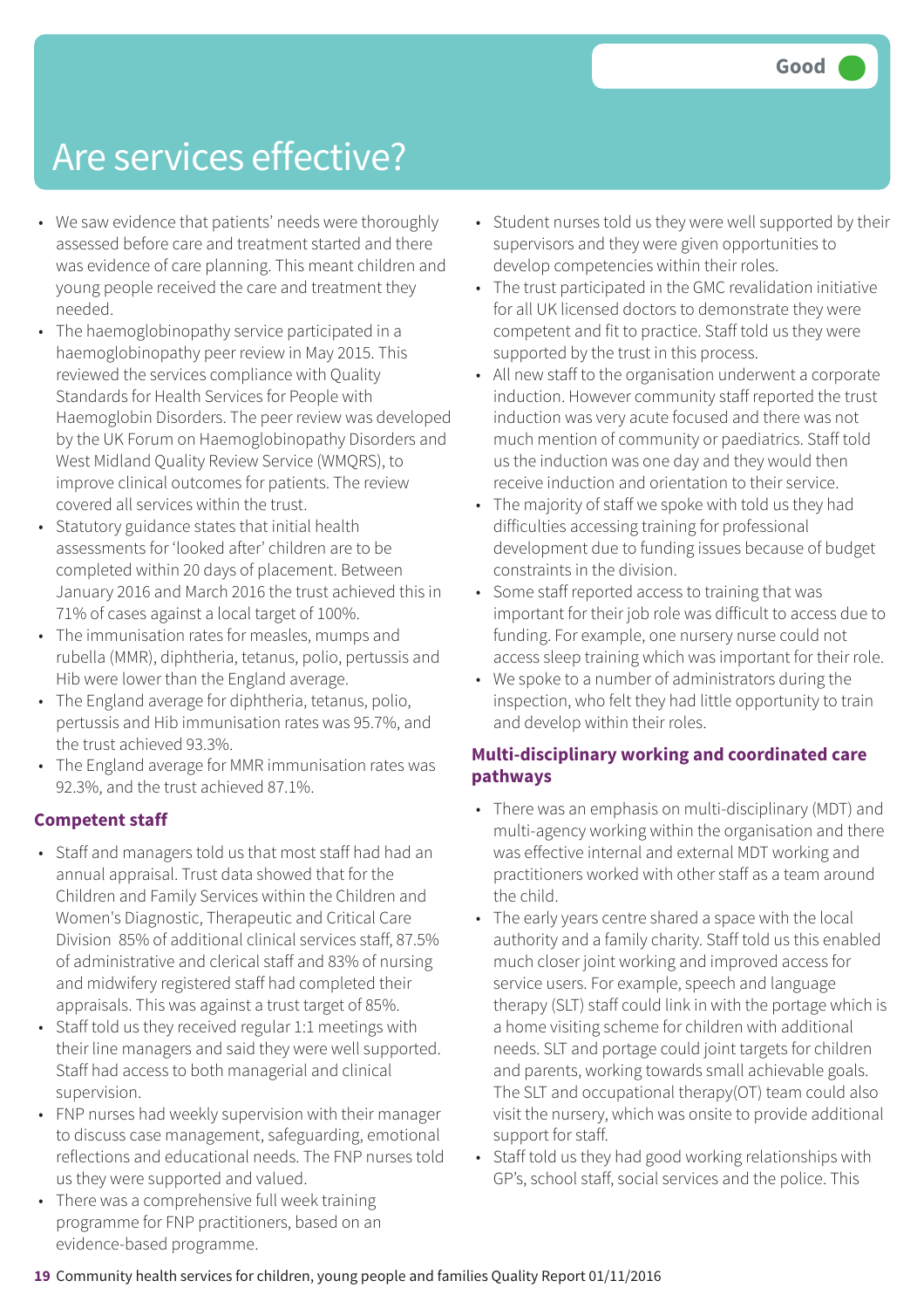meant information was shared readily across agency working and ensured that when there were concerns about vulnerable children, these were shared and responded to appropriately.

- Staff had a good awareness of the services that were available to children in the area.
- We visited a specialist school in the borough and the school staff said links with school nursing were very good. The specialist school had an integrated team consisting of school nurses, OT, SLT and physiotherapy. This ensured a comprehensive approach to treatment.
- School nurses had very good links with their local schools, we observed this when we observed staff at a drop in clinic at a secondary school.
- The haemoglobinopathy team worked very closely with the acute hospital to ensure effective sharing of patient information. There were regular MDT meetings and Team Around the Child (TAC) meetings to share information. The team also did some education sessions for teachers so they could learn how to manage the conditions.
- The FNP team worked closely with a number of other services such as GP's, midwives, perinatal mental health and local authority social services. We saw positive feedback from the perinatal mental health service regarding the FNP service. The FNP team also linked with the local gang team due to there being a number of gangs in the local area. The team also worked with the multi-agency risk assessment conference (MARAC), which is a police led forum for local safeguarding awareness.
- Continuing care and community nursing worked with other hospitals such as Great Ormond Street Hospital (GOSH) to provide training to parents to support discharge. Continuing care also had regular MDT meetings, which included the local authority and the family. We looked at an Education, Health and Care (EHC) plan that was put in place for young people with more complex needs. The plan was developed during TAC meeting, which set a number of goals with the family. Staff said the plan did take time but the goals were relevant and families had ownership over them.
- The ADHD service work closely with Child and Adolescent Mental Health Services (CAMHS), and have developed a joint pathway for referral.

#### **Referral, transfer, discharge and transition**

- SLT therapists explained that patients could be referred to them in a number of ways including via self-referral, GP, health visitors and the nursery.
- The haemoglobinopathy staff told us they worked closely with St Georges Hospital who notified them when a patient was discharged. They then followed this up in the community.
- The sickle cell team had a health transition plan for adolescents transitioning to adult services, called the adolescent passport document. Young people completed a self-assessment, which helped the team identify the needs and readiness of the young person to transfer to adult services. Assessments were conducted on three occasions, at 12-13, 14-15 and 16-17 years old, and covered knowledge of condition, treatment concordance, self-efficacy, personal responsibility and self-advocacy, and emotional readiness and transition.
- The ADHD service had a joint referral pathway with CAMHS up to the age of 18 years old. The transition service was under development and patients were at the time of our inspection referred to the Maudsley Hospital adult ADHD service.
- We observed a sexual health clinic where staff were referring young people to their school nursing team.
- LAC nurses completed transition passports to give to young people when they left the service. This recorded key information that young people might need to know, such as GP details, immunisations and medical history.
- The homeless team carried out outreach in order to access those who might not normally engage with services.
- School nurses were notified when young people had presented at accident and emergency. This allowed them to do follow-up work with the families.

#### **Access to information**

• Staff across the service used the electronic records system which aimed to support integrated working. Staff told us access to the system was very slow and sometimes the system would be out of use for hours at a time, which they found challenging and frustrating. One staff member said 'the system does not really reflect what work we are doing because we cannot access it to ensure it is completed effectively'.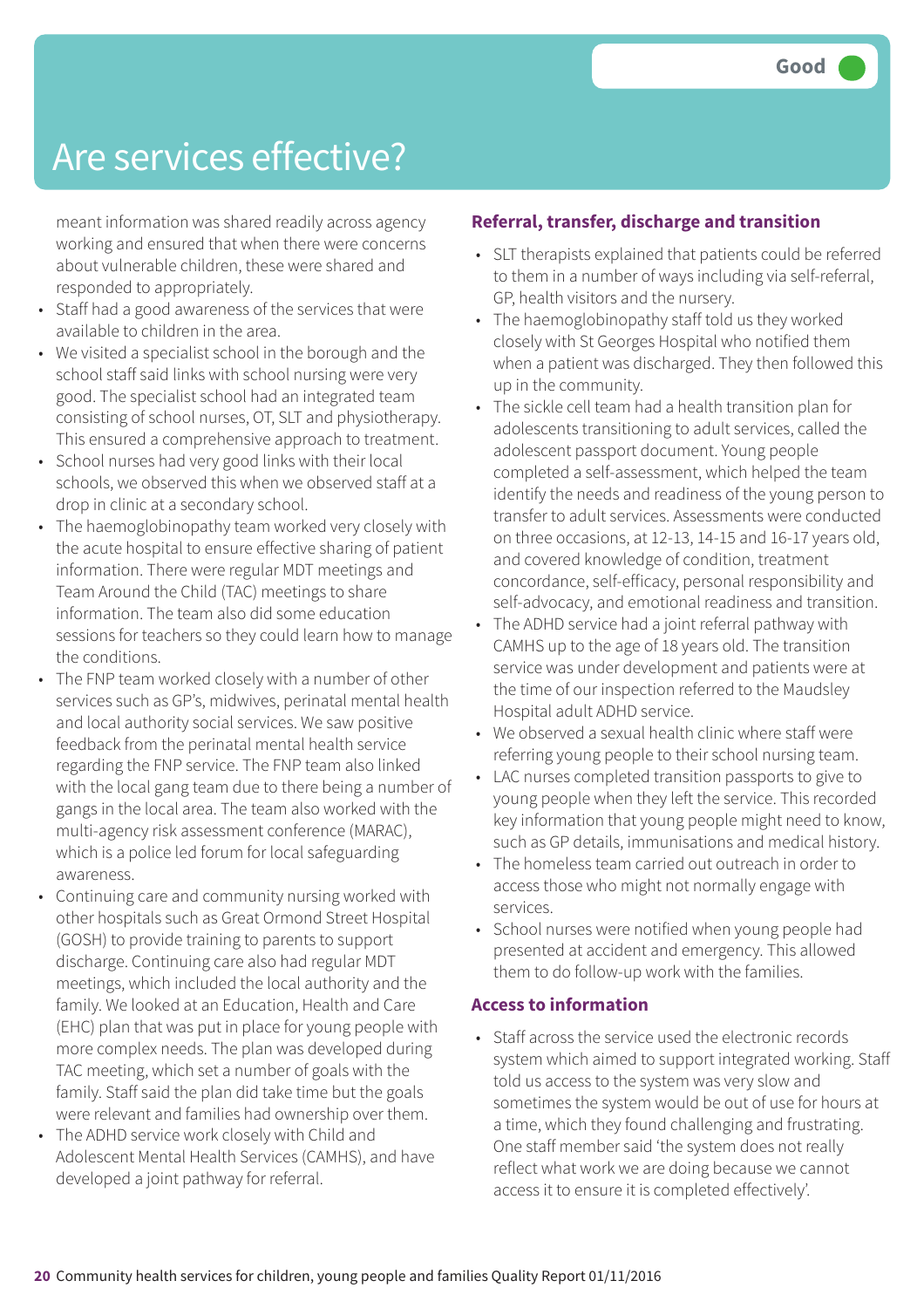- We reviewed a number of patient records and found they were completed appropriately. However, some services were still using paper notes as well as the online system which resulted in duplication, staff found this time consuming.
- The intranet was available to all staff and contained links to guidelines, policies, procedures and standing operating procedures. Staff could access this for guidance easily.

#### **Consent**

- Service users told us health visitors, community nurses and therapists explained the purpose and evidence for different clinical assessments and interventions and confirmed consent before proceeding with any action. Observation of practice within services showed staff asked for peoples consent before any interventions of care.
- Staff within sexual health services described to us how they obtained consent from young people attending the service. They were also able to give examples of when they had held multidisciplinary team meetings to discuss the needs of vulnerable adults who attend the service.
- School nursing and sexual health staff worked within Fraser guidelines and Gillick competency to make decisions about whether young people had the maturity, capacity and competence to give consent themselves.
- School nursing teams asked parents to opt out of participation in the NCMP if they did not want their child to be measured and weighed.
- Staff were aware of the trusts consent policy, but some staff could not recall if they had any training on consent.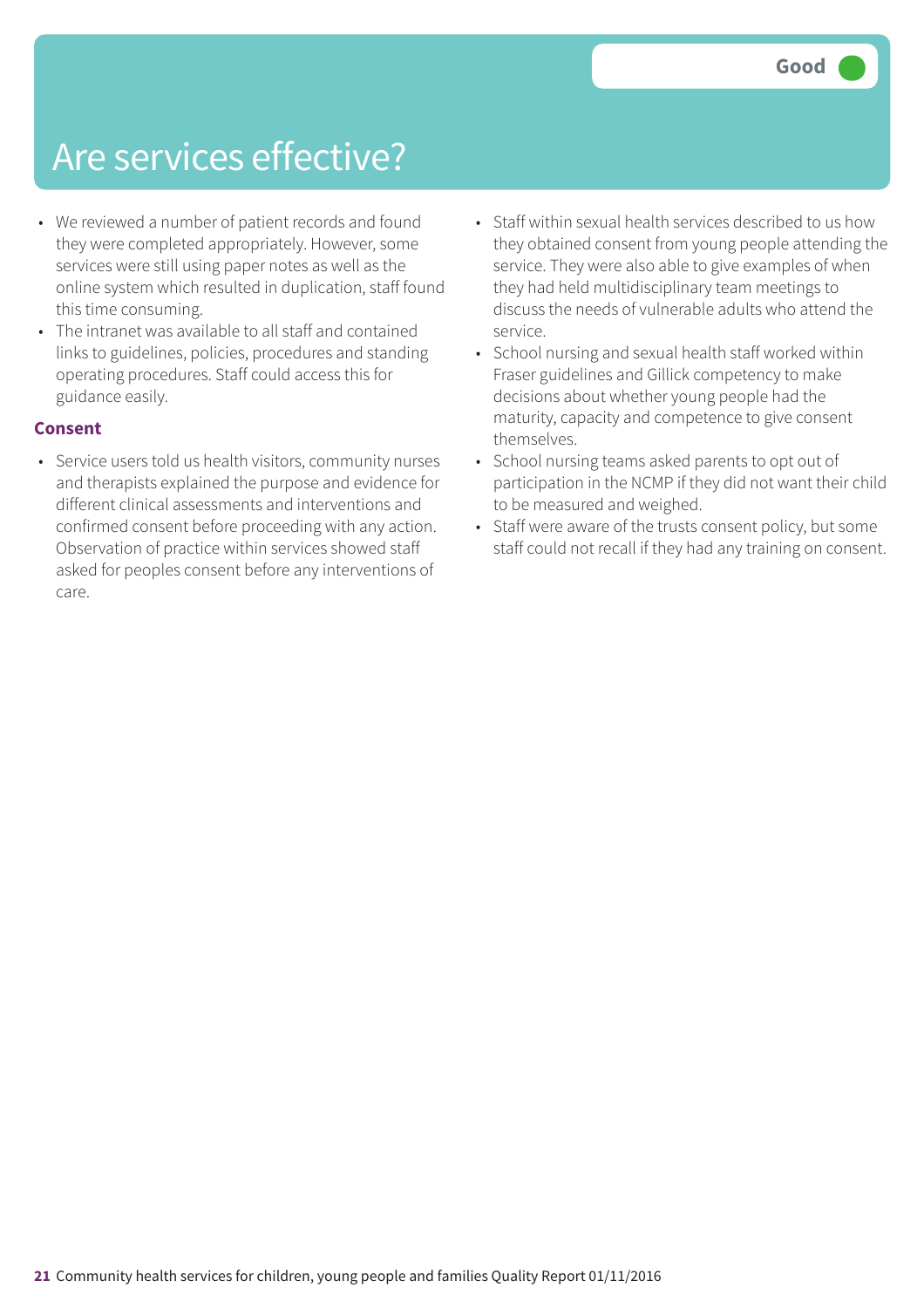## Are services caring?

By caring, we mean that staff involve and treat people with compassion, kindness, dignity and respect.

#### **Summary**

We rated caring as good because:

- Staff we spoke with were very passionate about their roles and very dedicated to making sure the people they cared for were provided with the best care possible.
- Children, young people and their carers told us they were treated with compassion, dignity and respect. They were involved in discussions about care and treatment and provided with information in a number of formats to help them better understand it.
- During our inspection we observed children, young people and their families being treated with kindness and compassion. Staff were professional and communicating effectively and in a polite and respectful way.

However:

• Some mothers reported clinics to be very busy and there was a lack of space to breastfeed in private.

#### **Compassionate care**

- During the inspection we visited a range of services, clinics and schools. We joined staff on home visits and spoke to some people on the telephone. We spoke to 41 people who used the services.
- The majority of service users we spoke with were very happy with the care and treatment provided by the trust. Direct comments from service users included children and their parents. The following was representative of the feedback: "Staff are very professional", "The staff are fantastic", "The therapists are very compassionate and understanding of my needs", "I get good information from my health visitor", "The staff answer all my questions", "The staff are very respectful", "The staff here are second to none", "This place is amazing"
- All staff we spoke with were very passionate about their roles and were dedicated to making sure that the people they cared for were provided with the best care possible.
- We observed the way children and parents were treated in homes, schools and clinics. Staff were kind, compassionate, patient and informative. We observed staff helping parents with their prams and interacting with babies.
- Staff clearly explained what was going to happen during appointments and gave service users opportunities to ask any questions.
- We spoke to two looked after children on the phone and they told us they had always been treated with kindness and respect. One young person told us the service helped guide them to make important decisions about sexual health.
- FNP practitioners give new mothers a congratulations card and photo frame as a gift when the baby is born, a card for the babies first birthday and will be giving the baby a graduation present when it turns two years old and leaves the service.

#### **Understanding and involvement of patients and those close to them**

- We spoke to a group of parents attending the "Lets Communicate" group, they were all very positive about the group and the staff who ran the group. Parents told us it had allowed them to meet other parents going through similar things which had been very helpful.
- FNP nurses provided information sheets to clients and talked through information, for example, advice on contraception, mood/post-natal depression and breastfeeding.

#### **Emotional support**

• We observed visits with health visitors, community nursing, therapies, FNP and the homeless team and observed staff supporting the emotional needs of people using the services. FNP and health visitors asked new mothers about their mental health and well-being, and mood assessments were conducted to identify if additional support was required. The service was developing good links with the perinatal mental health service, and was developing perinatal mental health champions in services.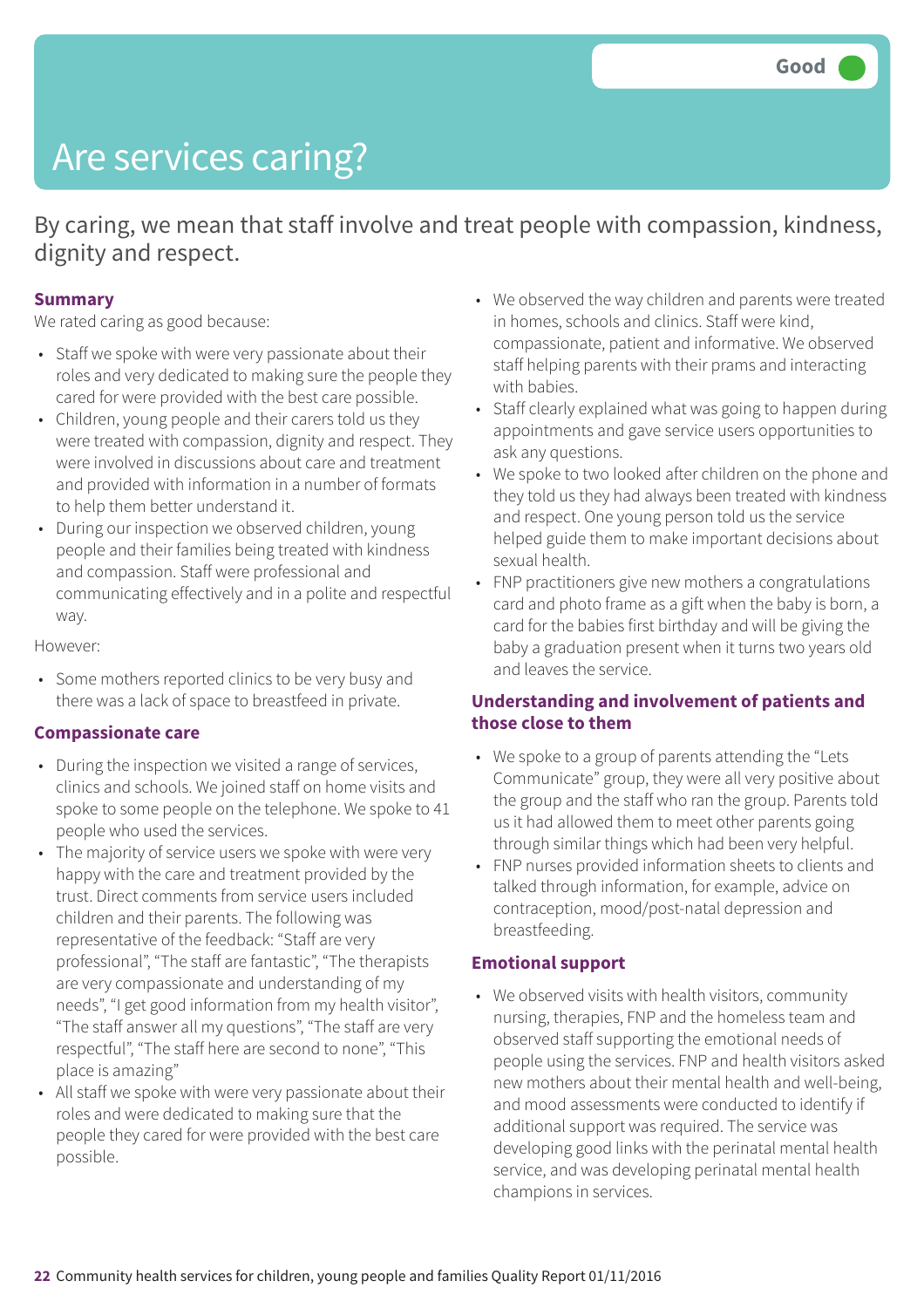### Are services caring?

- Parents told us they thought services provided good emotional support, and would sign post them baby groups to meet other mothers.
- We observed a call between a health visitor and a mother who said she was feeling low. The health visitor arranged a visit to check how the mother was doing.
- The ADHD service advertised a behavioural support drop in group for parents and carers.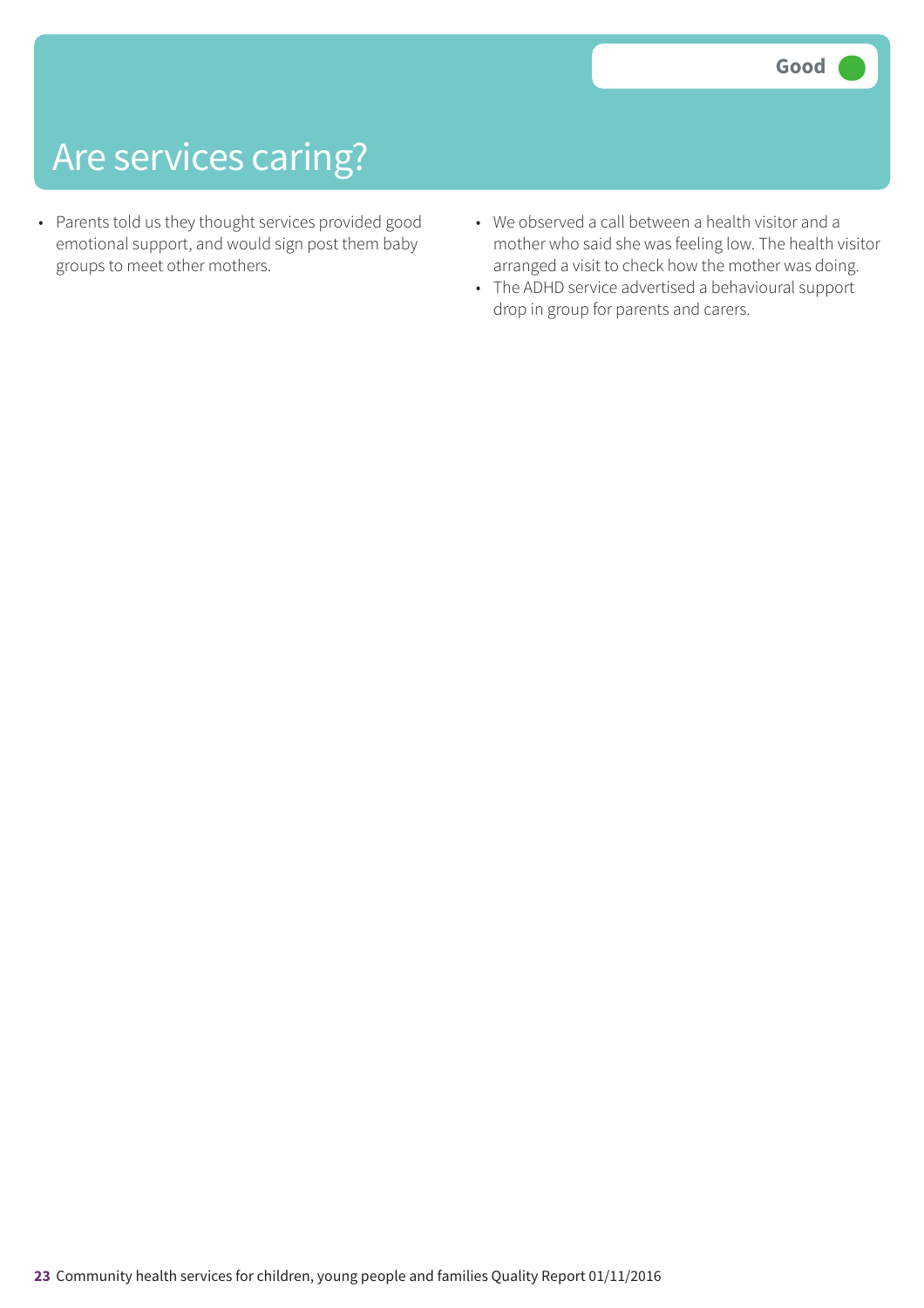### Are services responsive to people's needs?

By responsive, we mean that services are organised so that they meet people's needs.

### **Summary**

We rated responsive as good because:

- Services were planned and delivered in line with local needs, for example sexual health clinics for young people were held after school.
- We saw examples of services designed to meet the needs of particular groups of patients. For example, the family nurse practitioner service was a specifically designed programme for women under the age of 20, having their first baby.
- Staff communicated with children and young people in age appropriate ways and involved them as decisions were made about their care.
- There was a good understanding of different cultural needs and backgrounds of service users. An interpreter service was available over the phone and face to face and was accessed regularly.
- Services were flexible to work with vulnerable people. For example, the early years centre would run one to one sessions for parents who lived with a learning disability and could not attend the group sessions.
- Service users were able to self-refer to some services, such as speech and language therapy.

#### However:

- Health centres were not very child friendly and there was a lack of toys and books for children to access.
- Parents were not provided with information on how to make complaint.

### **Planning and delivering services which meet people's needs**

- Senior clinicians in the community team reported a constructive working relationship with local Clinical Commissioning Groups (CCGs) and the local authority
- Occupational therapists and physiotherapists offered a broad spectrum of services including services to children in nursery, schools, special schools, home based interventions including the provision of equipment and assessment of children's home environment
- A parent told us the health visiting service was amazing and they had no concerns or complaints. The staff had organised home visits because the parent had three children and was too tired to come out to clinics.
- A child told us they were very happy with the service they had received. The child liked having home visits for blood tests as it meant they didn't need to get the bus and could carry on playing with toys. A child using the LAC service told us the staff would go to appointments with them which they found very helpful.
- There was good support for parents of children with ASD and social communication challenges. The trust provided access to "Lets Communicate" parent group to help build skills. The trust also signposted parents to independent support groups and resources. The early years centre had a large library of toys and books, which parents could rent out for free to use at home.
- The FNP service is a specifically designed programme for women having their first baby aged 20 and under. The FNP service worked with mothers from pregnancy and visited them weekly for four weeks and every two weeks until birth. After birth, they did a weekly visit for 6 weeks and then fortnightly visits until the baby was 22 months ago. There was then a monthly visit until 'graduation' when the child reached two years old. FNP encourages dads or partners to join in during the home visit if the mother would like them to, we observed a home visit where a mother and father were involved.
- FNP nurses facilitated meetings with clients in local places such as coffee shops if they weren't happy to meet in the home. Staff could cover the cost of this with petty cash.
- Parents could access breastfeeding peer support from mothers who were accredited by the breastfeeding network for advice and support around breastfeeding.
- Patient information boards in reception areas of health centres provided information about local children's centres, baby groups and other activities available in the local area.
- Information leaflets were available in health centres including information on breastfeeding.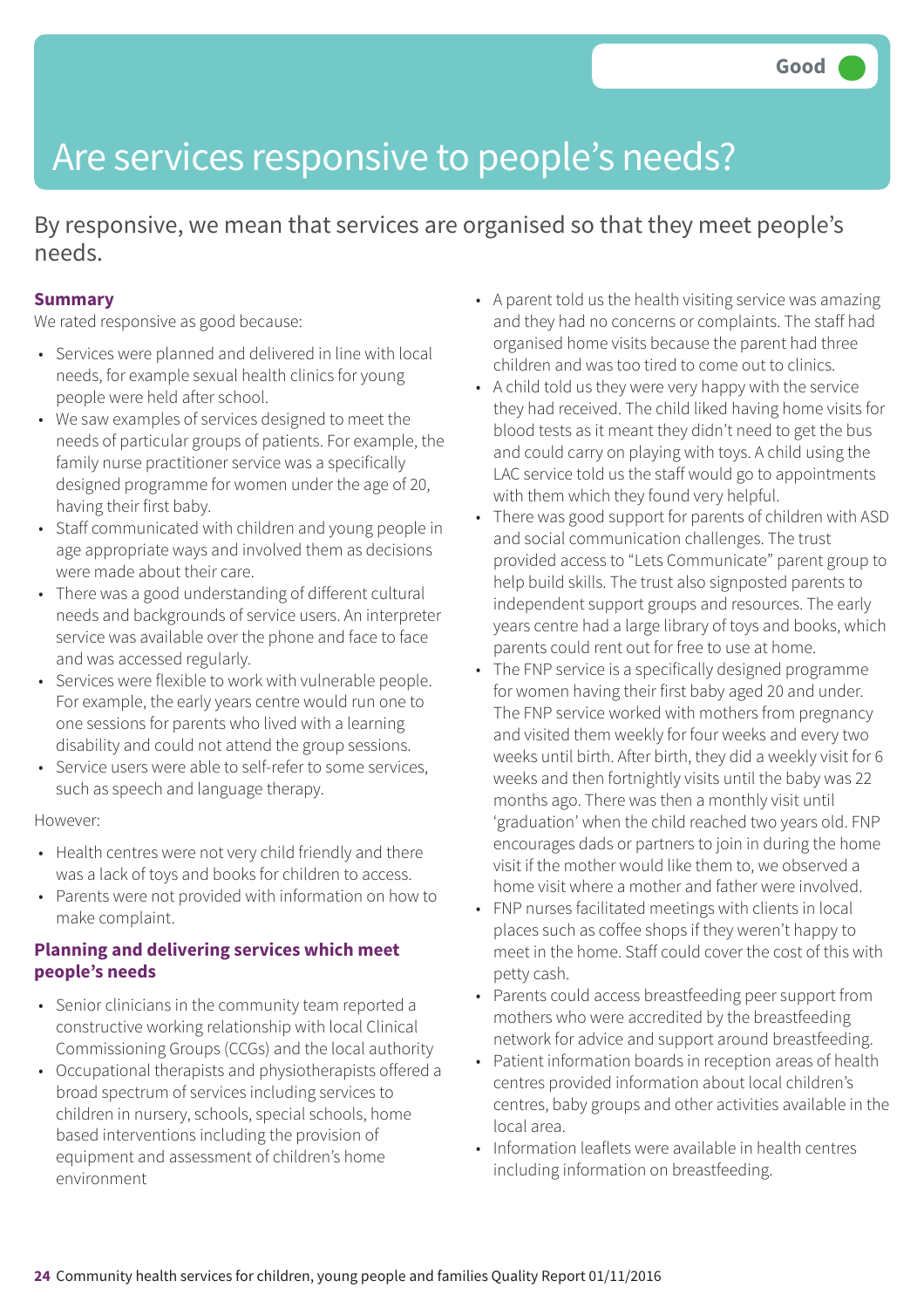### Are services responsive to people's needs?

- Obesity in four to five year olds was better than the England average, at 7.9% compared to 9.1%, and 10 to 11 year olds was worse than the England average at 20.5% compared to 19.1%.
- Any child identified as obese from the NCMP would be contacted by school nursing, and referred to a weight management programme if this was agreed.
- School nurses were working with schools to address obesity and were calling parents between 5pm and 7pm to improve contact opportunities.
- The level of child poverty in Wandsworth was similar to the England average with 18.6% of children aged under 16 living in poverty. The rate of family homelessness is worse than the England average, at 4.8% compared to 1.8%. The trust had a homeless, refugee and asylum seeker service as part of CYP services.
- The service provided support for families with children under the age of five in local authority homeless hostels and other supported accommodation.
- The trust ran regular child health clinics across Wandsworth including breastfeeding, healthy toddler checks, baby clinics, family planning, breast feeding café, weaning and baby message.
- The trust found a number of accident and emergency attendances were due to minor accidents in the home. As a result the trust developed the Wandsworth Safety Equipment Scheme for Children, which provided free safety equipment for the home of families with children aged 0-5, who were on income support, higher tax credit, under FNP or had a child with special needs. Equipment included stair gates, corner cushions, socket covers, bath mats and other various items.
- The sexual health service, The Point, ran clinics for young people aged 25 and under. The Point ran clinics that covered early evenings between Mondays and Friday for young people aged 25 and under.. Staff told us the clinics were in the evenings so young people could access the services after school or college. The service also has a Saturday morning clinic with hopes of making it more accessible for young people.
- The sexual health service had developed a transgender service to meet local population needs.
- The early years centre was a child friendly environment. It had a large play and development area, including a sensory wall, sensory room, safe space and ball pit for children to access when using the therapy service. The service also had a toy library with a large number of toys available for parents to borrow.

• Some service managers told us waiting times had increased due to vacancies and it was challenging to bring these back down.

### **Equality and diversity**

- Staff reported good access to interpreter services, which offered a wide range of languages. Interpreters were available for face-to-face meetings, home visits and over the telephone. We saw posters about access to interpreting services displayed throughout the locations we visited. We observed a health visitor developmental review where a parent was offered access to an interpreter as their first language was not English. We saw evidence of an interpreter being booked for a home visit.
- Staff were aware of various cultural needs of the people they supported and were able to respond appropriately.
- We saw some evidence of patient information leaflets in different community languages to ensure service users had access to written information.
- Staff attended equality and diversity training as part of their mandatory training.
- Buildings we visited were accessible and adhered to the requirements of the Disability Discrimination Act 1995.
- Parents told us the staff respected diversity and the differences of every child when delivering group interventions.

### **Meeting the needs of people in vulnerable circumstances**

- The CYP service worked in partnership with other local organisations to support the needs of people in vulnerable circumstances. For example, the homeless team worked with local refugees and supported housing. Staff also tried to engage with homeless young people, so their health could be monitored and support offered.
- The trust provided a number of resources for autism support including parenting groups, support and home visits, play and development support, multidisciplinary feeding groups and access to a toy library.
- The early years centre provided individual support for parents who were living with a learning disability themselves and couldn't attend the group sessions for parents.
- We saw therapists were using pictorial timetables and care plans for children living with a learning disability. We found therapists used appropriate language and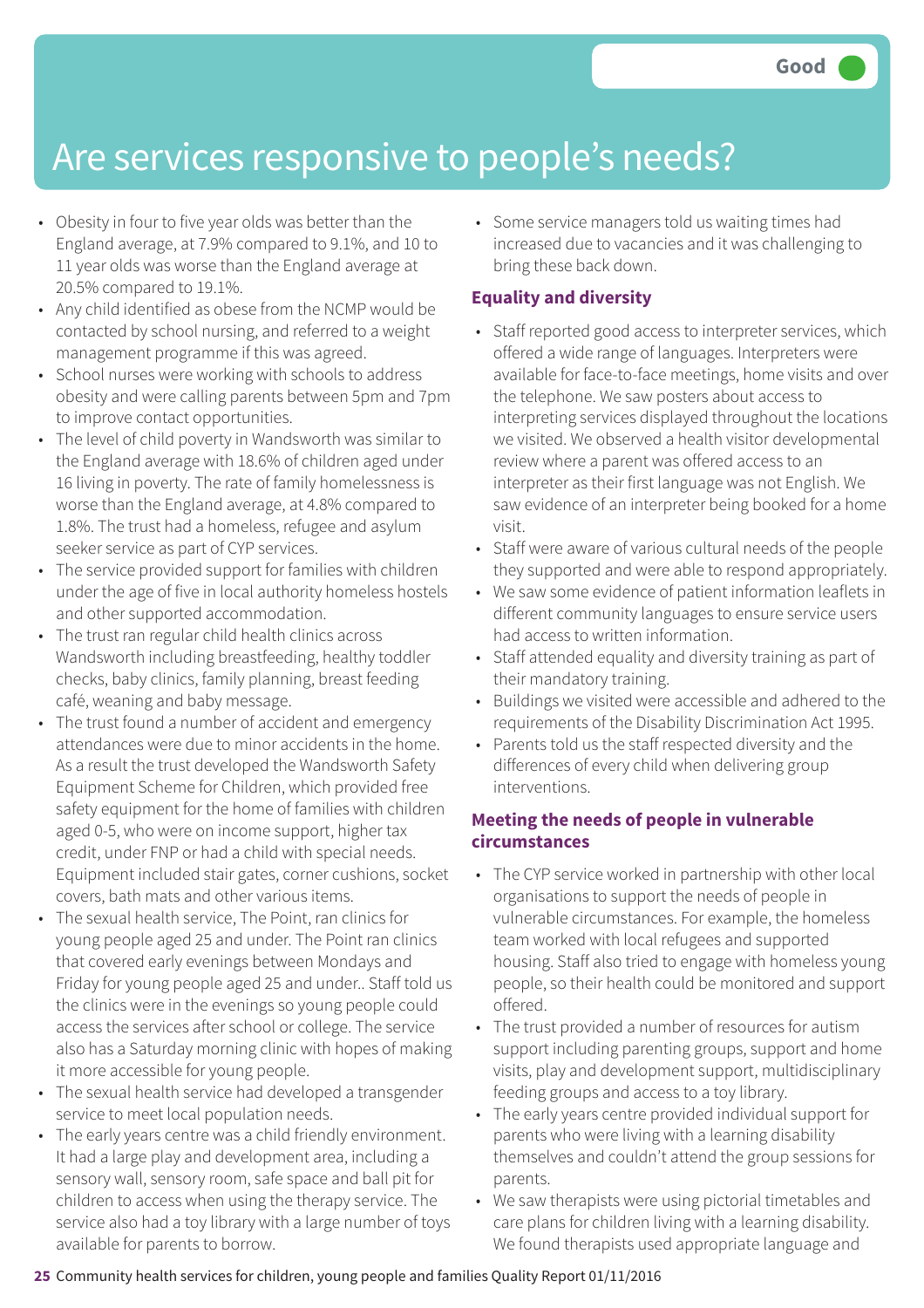### Are services responsive to people's needs?

body gestures to assist communication with service users, for example clapping to say well done. Therapists implemented a pictorial exchange communication system (PECS) which supported children to say what they wanted by showing pictures during sessions.

- The sexual health service developed ACORN, a service for those living with a learning disability.
- The LAC service made their feedback forms more children and learning disability friendly by using smiley faces as a rating scale.
- Continuing care and community nurses conducted joint visits to families with more complex cases, this ensured they were providing suitable packages of care that met the families' individual needs.
- We saw posters, which offered breastfeeding in private rooms if required, however some mothers told us they could not access private space to breastfeed.
- We visited five health centres, and we found that they had no or very few toys or children's books available in waiting areas for children to play with.

### **Access to the right care at the right time**

- There was effective communication between departments within the organisation. This meant referrals could be made easily.
- The haemoglobinopathy team contacted families as soon as they have been referred to the service, to ensure families could start being educated as soon as possible about the condition. There had been an issue with discharge summaries from the hospital not being uploaded in time for the service to respond. This was due to the hospital and community team being on different systems. In addition, the laboratory which tested blood for haemoglobin disorders now covered other boroughs as well as Wandsworth. This resulted in new staff and new equipment and improved results being received in a timely way.
- During our inspection we observed children and families did not wait long before being seen in clinics. Parents told us when appointments were running late the staff kept them well informed.
- Some services already used a Single Point of Access, such as the ADHD service.
- Data provided by the trust for community services indicated that between April 2015 and March 2016, 91% of community paediatric patients were seen within the 18 week referral to treatment time. The trust did not provide the data for therapies.
- There were examples of multi-agency and MDT working to make sure patients could access all of the services they needed. For example, for those with complex needs there were comprehensive care packages put in place.
- School nurses offered regular drop in sessions for pupils to attend and discuss concerns. We observed a banner advertising the school nurse service in the school we visited.
- Some parents found referral to speech and language therapy (SLT) more difficult than they would have liked. They thought referrals from GP's were difficult to obtain.

#### **Learning from complaints and concerns**

- Guidance on how to make a complaint to Patient Advice and Liaison Service (PALS) was on display in clinical areas.
- ADHD staff told us the main concerns raised by parents was being unable to get hold of staff. An email account had been created to improve access.
- Staff reported CYP services did not get many complaints. However, we were unable to identify the complaints specifically related to community children's services from the data provided by the trust.
- The majority of parents told us they had no concerns or complaints about the CYP services. However, parents told us they had been given no information about how to make a complaint from staff.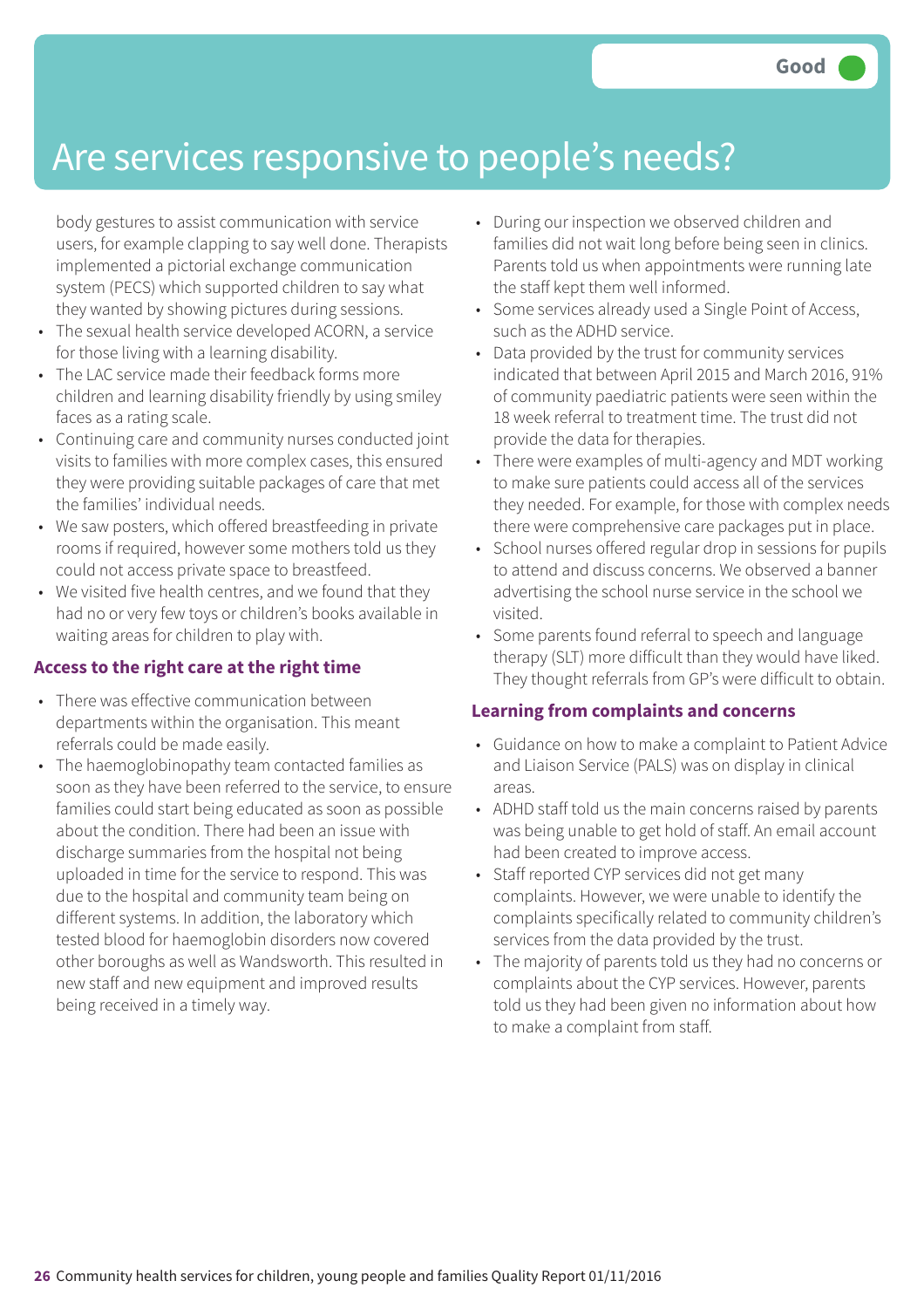## Are services well-led?

By well-led, we mean that the leadership, management and governance of the organisation assure the delivery of high-quality person-centred care, supports learning and innovation, and promotes an open and fair culture.

### **Summary**

We rated well-led as requires improvement because:

- There was a documented ten year strategy for the trust but most staff did not know what this was.
- Although the acute trust merged with community services in 2010, there was still a sense of "us and them". Staff reported they did not feel part of the trust and were forgotten. They felt the focus of the organisation tended to be on the acute services and community services tended to get lost.
- Most staff felt supported at a local level however there was some concerns about the disconnect between frontline staff and the executive managers.
- Staff said they were unable to access training for professional development due to the trust's financial difficulties. Financial constraints also impacted on the trusts tender bid for the immunisation service in other boroughs.
- Community services were experiencing significant IT issues with the electronic records system and had received no feedback on what actions were being taken to address this.

#### However:

- At a local level staff felt very well supported and had access to supervision on a regular basis.
- Staff we met reflected the trusts values and vision.
- There were effective processes for involving service users and the development of services and resources.

### **Service vision and strategy**

- We asked staff if they were aware of the trust's values and the majority of staff could tell us what these were.
- We found clear strategic visions were in place within the trust. Senior staff reported the strategy was the same for community and acute services, but each directorate within CYP had its own objectives. For example, services were developing a buying matrix for special needs schools which would help calculate what funding each child would get for care and treatment.

• We asked staff if they were aware of the organisations strategy for children's services. Most staff were unaware of whether there was an organisation strategy for the future, and told us they had been provided with no information from the trust.

### **Governance, risk management and quality measurement**

- Staff understood their role and function within the CYP service and how their performance enabled the organisation to reach its objectives.
- We spoke with the management team of CYP services who felt governance and risk management procedures were fully embedded and robust. We saw evidence that risk, patient experiences, complaints and quality reports were discussed in clinical governance meetings.
- We saw there was a comprehensive clinical audit programme with a range of audits undertaken by a variety of teams.
- The trust had a risk register in place and CYP services had their own care group risk register which was discussed in meetings.
- There were processes in place to feedback information to staff via a trust bulletin, emails and staff meetings. Staff told us this information was usually very acute focused and there was little information about community services.
- Service managers told us information about complaints and incidents should be cascaded to staff via team meetings. However, some staff told us they received no feedback from incident reporting and could not identify any learning from incidents.
- Staff told us the head of children's services position had been vacant which left a gap in management. We were told on the inspection that this post had now been filled.
- Staff were aware of how to access policies and procedures on the trust intranet. However, a number of policies needed revising and some staff were using policies that were out of date. For example, some staff showed us they were using an outdated safeguarding policy. Service managers told us there was a plan in place to address this from a corporate perspective.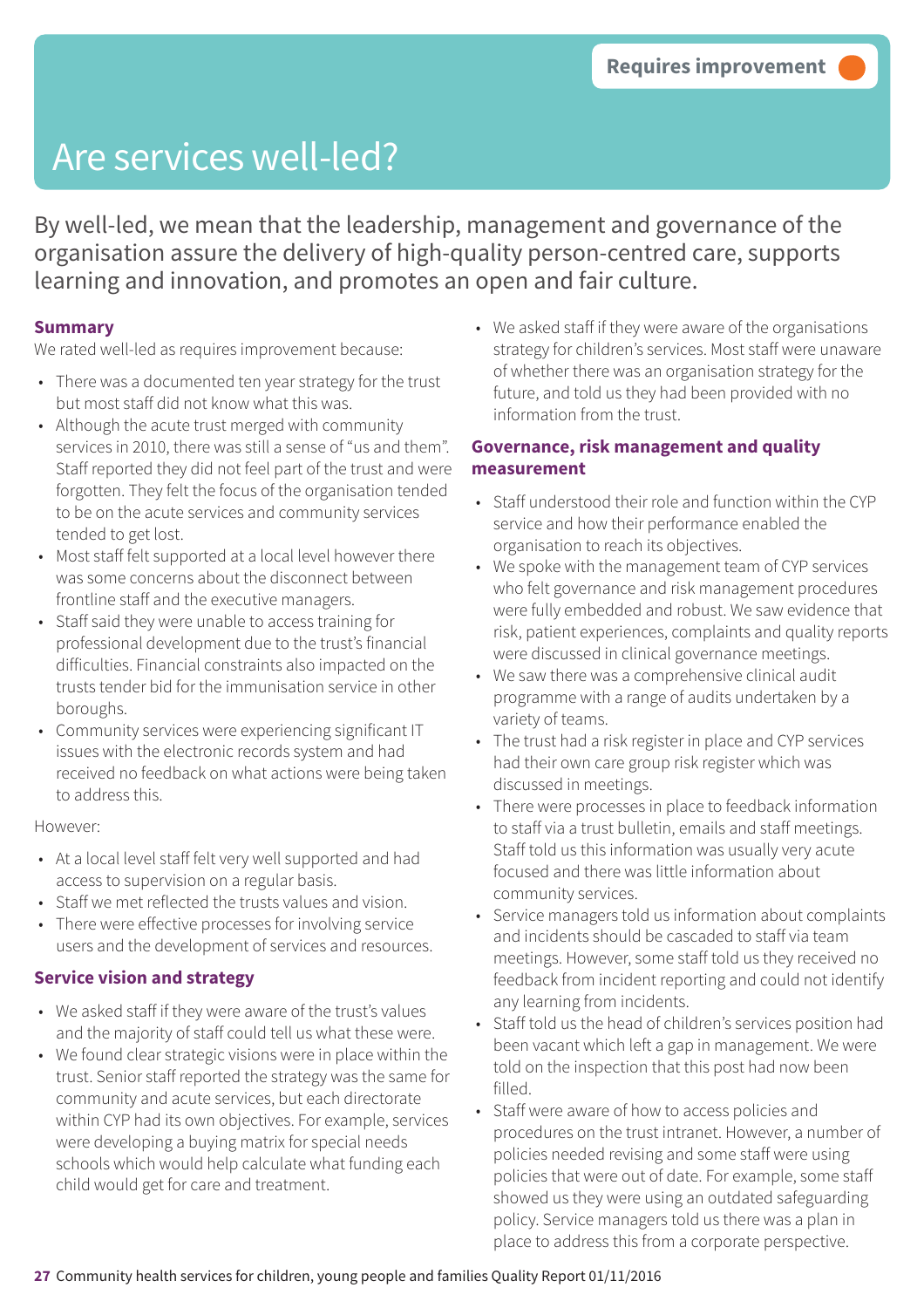### Are services well-led?

• Staff told us there had been challenges monitoring quality due to issues with getting information from the electronic records system. There were IT issues across all CYP services. The trust told us there was a IT plan supported by a risk reduction matrix in place to aid community IT stabilisation.

### **Leadership of this service**

- The CEO attended the launch of the FNP service.
- FNP staff were very positive about their manager and said: "This is the best team I have ever worked" and "My manager is very supportive and can access them anytime I want".
- Operational staff such as health visitors, school nurses, therapists and community nurses told us they were well supported by service managers. Staff said the general manager, therapies manager and safeguarding lead were present and supportive within the community.
- Staff in the homeless team said they were well supported by their manager and received good supervision.
- Therapies staff told us: "My manager is fantastic", "My manager is very supportive", "We get good supervision", "We have peer review group supervision" "We have a good supportive team". Administrative staff told us they also felt well supported.
- Sexual health staff told us they had been kept informed of the tendering and staff were helping manage their anxieties.
- On the inspection we were told the head of children's services post had been vacant, staff said they lacked support from this level.
- Most staff, in all the localities we visited, said there was a disconnect between the trust's executive board and staff in the front line.
- The majority of staff told us senior leaders were not very visible or accessible to staff in the community. Staff said things like "I have never seen the directors in the community", "They never visit our services", "They focus on acute services more, so we do not see them", "we get support from community managers but higher up than the general manager we don't see". However, we were advised by the Trust that the Divisional chair, Divisional Director of Operations and Divisional Director of Nursing and Governance for the community services division ran monthly community services roadshows in rotating community sites which all staff were able to access.

• A general view amongst staff we spoke with was that "community services felt very separate from the trust". Staff commented things like: "It's very much us and them", "Community services are like a side order", "I don't feel part of the trust", "I don't really know who the trust is", "I think the trust could celebrate community children's services more", "The trust is very acute focused and community gets forgotten", "It feels very separate", "The trust talk about how acute services are developing but community are rarely acknowledged".

### **Culture within this service**

- We found an inclusive and constructive working culture within CYP services. No staff we spoke with mentioned bulling or harassment within services.
- Health visitors, community nurses, school nurses, FNP and sexual health staff reported approachable and supportive colleagues.
- We found highly dedicated and passionate staff who were committed to providing a good services for children and young people.
- We found staff worked collaboratively to focus on the needs of the children and young people, for example community nursing and continuing care worked together for young people with complex needs.
- Student therapists said they were well supported and given good opportunities to learn and develop.
- The organisation had a lone worker policy in place and was in the process of ordering lone working devices for staff who worked in higher risk areas, such as the homeless team.
- Staff felt encouraged to report incidents and near misses, concerns and identified risks.
- Staff told us they were respected and valued within the community services division, however they did not feel valued by the trust.
- Sexual health services were going out for tender in September which was causing anxieties within the sexual health team.

#### **Public engagement**

• The organisation took part in the friends and family test. A nation-wide initiative to help organisations assess the quality of their services by asking people who used the service whether they would recommend the service. For